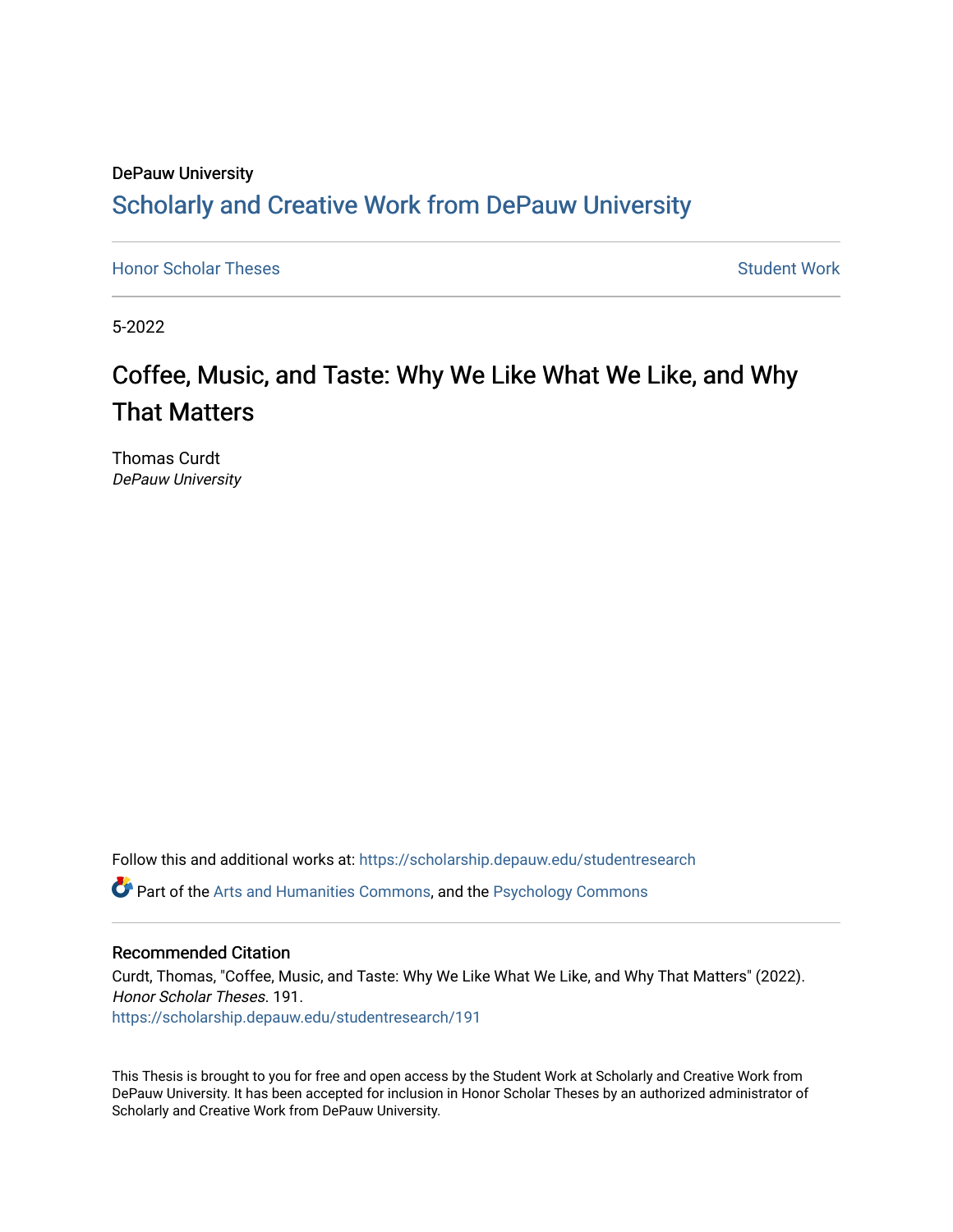# Coffee, Music, and Taste: Why We Like What We Like, and Why That Matters

Honor Scholar Thesis 2021-22 By: Thomas Curdt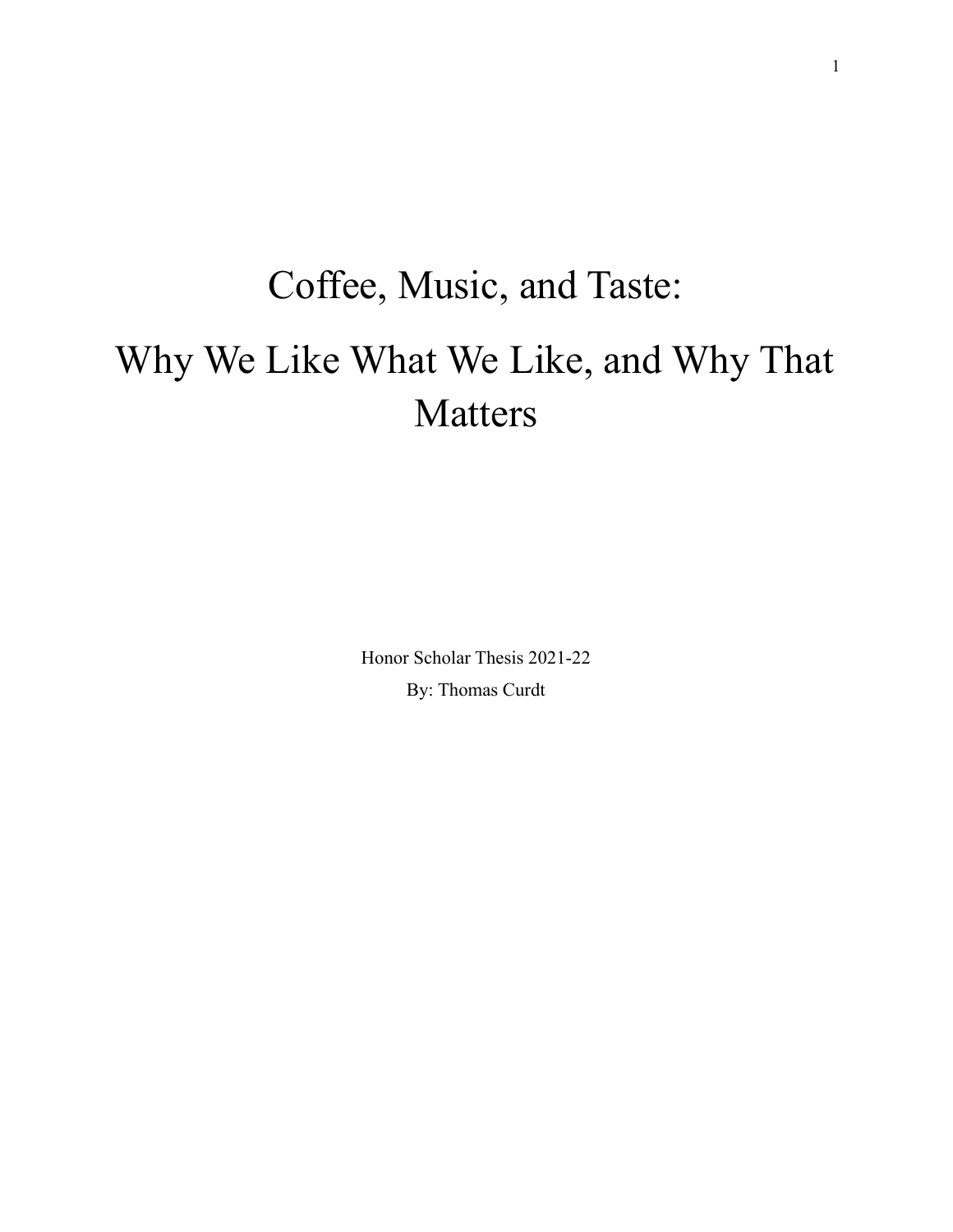# **Table of Contents**

| <b>Acknowledgements</b>                  | $\mathfrak{Z}$ |
|------------------------------------------|----------------|
| <b>Introduction</b>                      | 5              |
| <b>Personal Motivation</b>               | 5              |
| <b>Brief History of Coffee</b>           | 5              |
| <b>Research Questions</b>                | $\overline{7}$ |
| <b>Relevant Research</b>                 | 8              |
| <b>Coffee Science</b>                    | 8              |
| <b>Physiological Taste</b>               | 9              |
| <b>Gustatory Taste</b>                   | 9              |
| <b>Auditory Taste</b>                    | 12             |
| <b>Language and Taste</b>                | 13             |
| <b>Describing Our Senses</b>             | 13             |
| <b>Metaphor</b>                          | 15             |
| <b>Worldview and Taste</b>               | 17             |
| <b>Emotion and Taste</b>                 | 17             |
| <b>Identity and Taste</b>                | 18             |
| <b>Technology and Taste</b>              | 20             |
| <b>Reflection</b>                        | 21             |
| Presentation                             | 21             |
| <b>Survey Results</b>                    | 21             |
| <b>Further Research/Areas to Improve</b> | 23             |
| <b>Works Referenced</b>                  | 24             |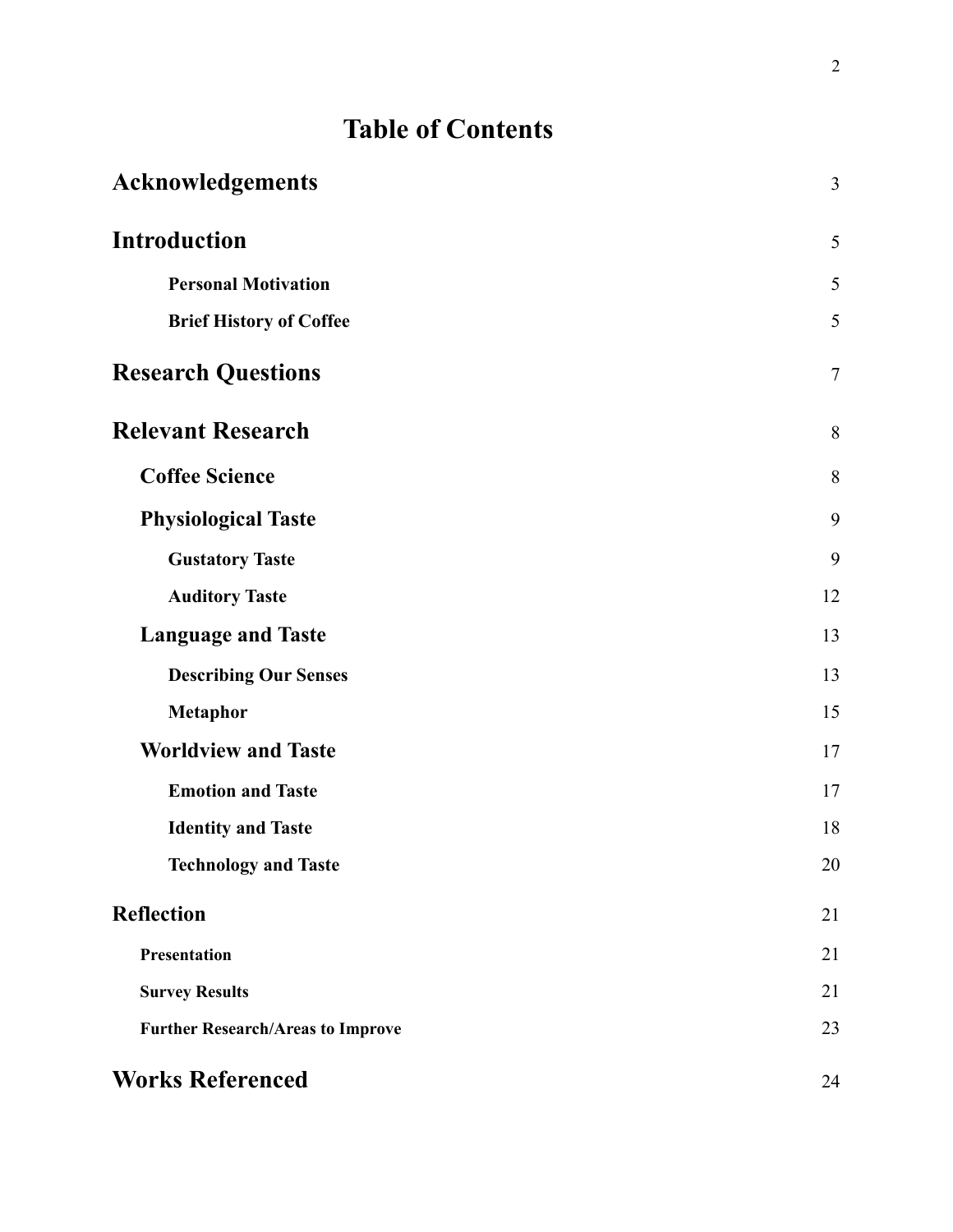# **Acknowledgements**

This project would not have been possible without the support of many teachers, friends, companies, and researchers along the way.

I would like to thank my advisor, Will Pearson, for his feedback, patience, and shared passion for great coffee, along with my readers, Harry Brown and David Alvarez for their thoughtful input and support (despite my sometimes haphazard communication.)

I would like to thank the Honor Scholar Program Administrators—Rebecca Schindler, Amy Welch, Amber Taylor, and Jennifer Plew—for all of their helpful direction, kind nudging, and endless enthusiasm for interdisciplinary ideas.

I would like to thank Dr. Steffen Schwarz from the Coffee Consulate for his time, knowledge, and encouragement.

I would like to thank the Douglas and Mary Hallward-Driemeier Fund for its incredibly generous support of my coffee obsession this semester and last.

I would like to thank Comandante Grinder, Fellow Products, Tinker Coffee Co., and Onyx Coffee Labs for their generous donations of coffee, gear, and time for the project. Special thanks to Nicole from Comandante USA, Alec from Tinker Coffee Co., Jessica and Elika from Onyx Coffee Lab, and Jasmine from Fellow Products.

Finally, I would like to thank my family and friends for always being willing to share some coffee and listen to my incessant coffee-rambling.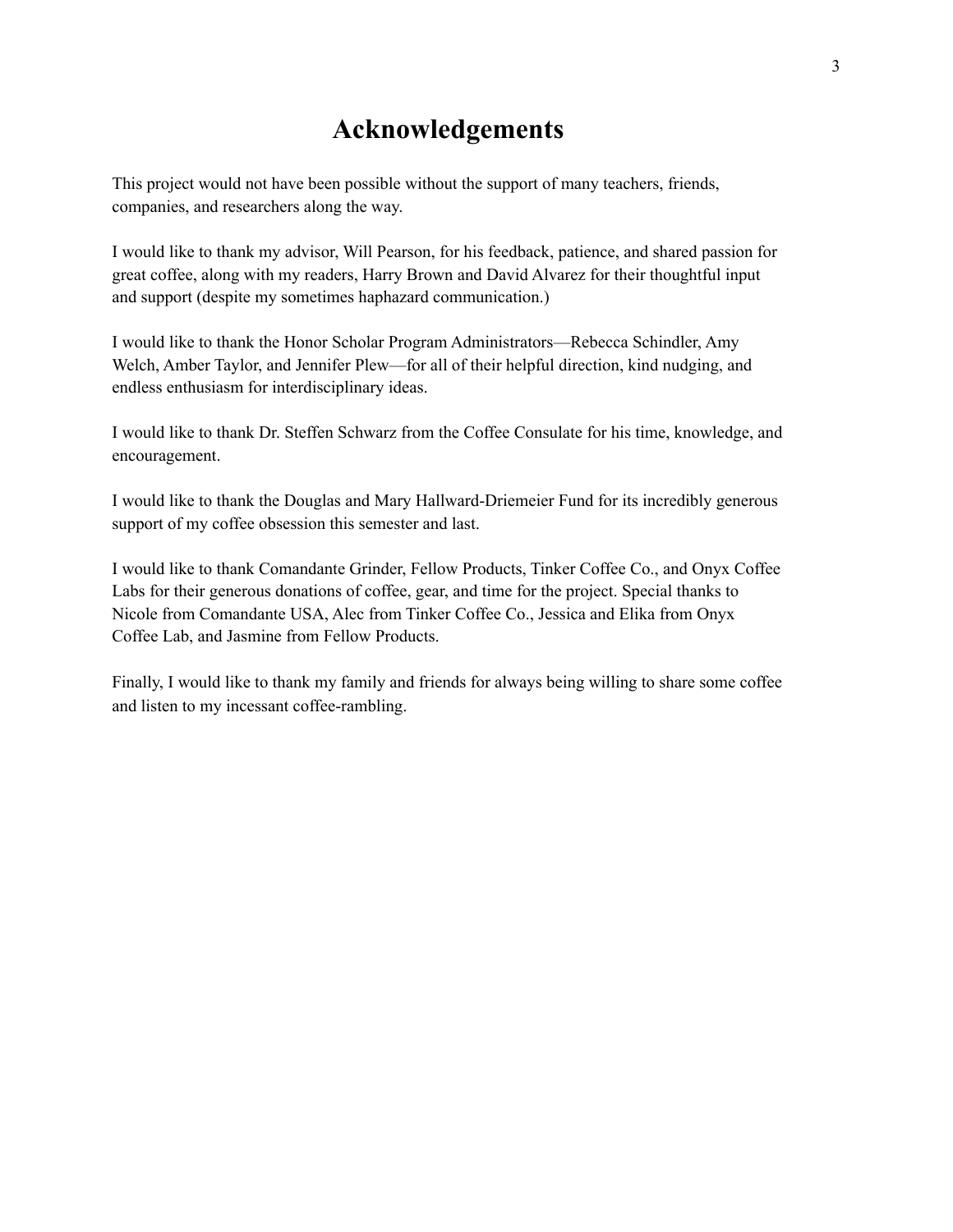# **Introduction**

#### **Personal Motivation**

My coffee journey began at DePauw. As the pressures of my first semester slowly mounted alongside poor sleeping habits, caffeine consumption became a necessary ritual in order to juggle the workload. After a few months of Cafe Allegro, however, I decided that if I was committed to drinking coffee almost daily, I might as well see how I could improve it.

Four years and over one hundred coffees later, I have dedicated my Honor Scholar capstone project—as well as last semester's Practicum Performance—to this beverage, an interdisciplinary investigation of coffee, as well as music and taste. Using findings from neuroscience, physiology, psychology, linguistics, musicology, and sociology, I break down what it means to taste, the ways in which we communicate taste, and how these experiences affect our perspective, emotion, and identity.

While much of the research for this project is based in academic studies, I also took this opportunity to hone my own coffee brewing knowledge and skill, reaching out to professionals and coffee companies in hopes of learning as much as I could and creating future networks within the industry.

This project is the culmination of my research and hands-on experiences brewing and talking about coffee. I hope that by attending this performance, audience members will be able to not only better appreciate the world of coffee, but investigate their own tastes in an effort to become more intentional consumers, communicators, and individuals.

#### **Brief History of Coffee**

Popular in Yemen in the mid-fifteenth century, coffee cultivation and trade began on the Arabian peninsula. Used in religious ceremonies in order to maintain alertness through nocturnal prayers, coffee was known as "*qahwa.*"

Many myths offer explanations for the coffee's discovery, and while its modern origins are not proven, Muhammad al-Dhabbhani, a Sufi Muslim scholar is often attributed with its invention as a beverage. The beverage quickly became popular outside the religious realm and spread across the peninsula in coffee houses known as "*qahveh khaneh.*" These coffee houses became centers of conversation, brimming with gossip, politics, and satire.

Within a century, the drink had spread to Europe. Early European worries about coffee's association with Islam were dispelled in 1605, when Pope Clement VIII approved of the drink for Christian consumption. The first European coffee houses appeared in Oxford in the 1650's, modeled off of the cultural and conversational centers of the East—though unlike those of Cairo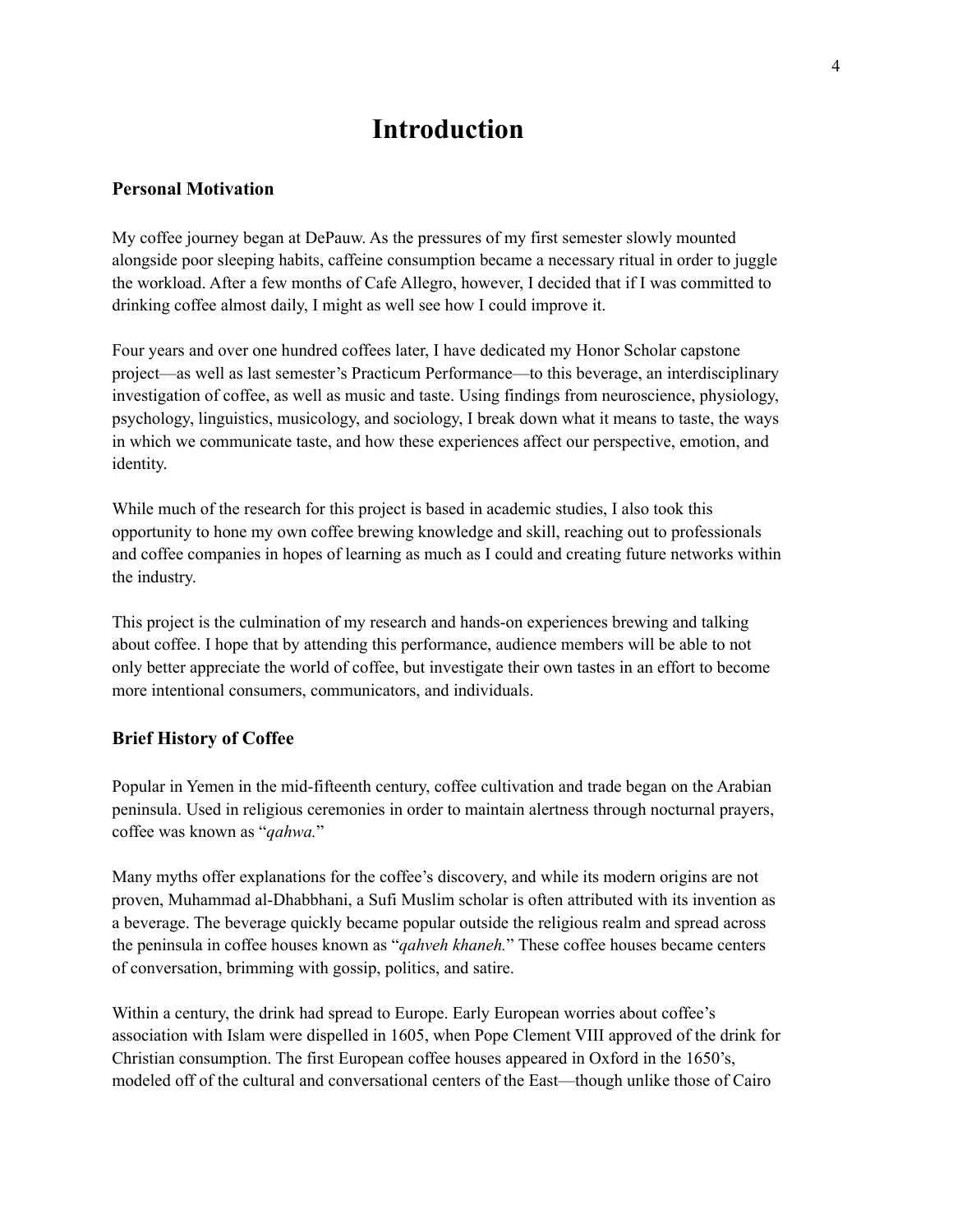and Mecca, women were not allowed. In 1652, the first London coffee house opened, quickly followed by hundreds more.

As coffee's popularity grew, so did its opposition, with various rulers and groups opposing the drink for health or religious purposes, but despite the pushback, coffee's influence only grew across the sixteenth and seventeenth centuries. By the late-seventeenth century, the Arabian monopoly on coffee was no more, as Dutch and French merchants snuck cuttings and seeds of the plant from Arab coffee trees. These plants were quickly propagated across European colonies, eventually out-numbering the Arabian coffee market.

By the eighteenth century, coffee was the beverage of choice for businessmen, scientists, writers, and politicians. Known as "penny universities" European coffee houses would become home to Enlightenment thinkers, scientists, and writers such as John Dryden, Samuel Pepys, Robert Hooke, Voltaire, Rousseau, Montesquieu, and more. The original London Stock Exchange was a coffee shop, multiple foundational Enlightenment texts were written in a coffee shop, and the French Revolution began outside of a coffee shop!

Though less so synonymous with cultural or political centers today, coffee shops still offer spaces for productivity and conversation worldwide. Last year, over 170 million bags, each containing sixty kilograms of coffee, were produced worldwide. The coffee market has continued to grow each year, with coffee leading as the world's most widely consumed psychoactive drug. Despite the effects of COVID-19, the market size of US coffee shops reached over 36 billion dollars in 2020—with continuing upward trends.

References:

Standage, Tom. *A History of the World in 6 Glasses*. Walker & Co., 2006.

"The History of Coffee." *NCA*, https://www.ncausa.org/About-Coffee/History-of-Coffee.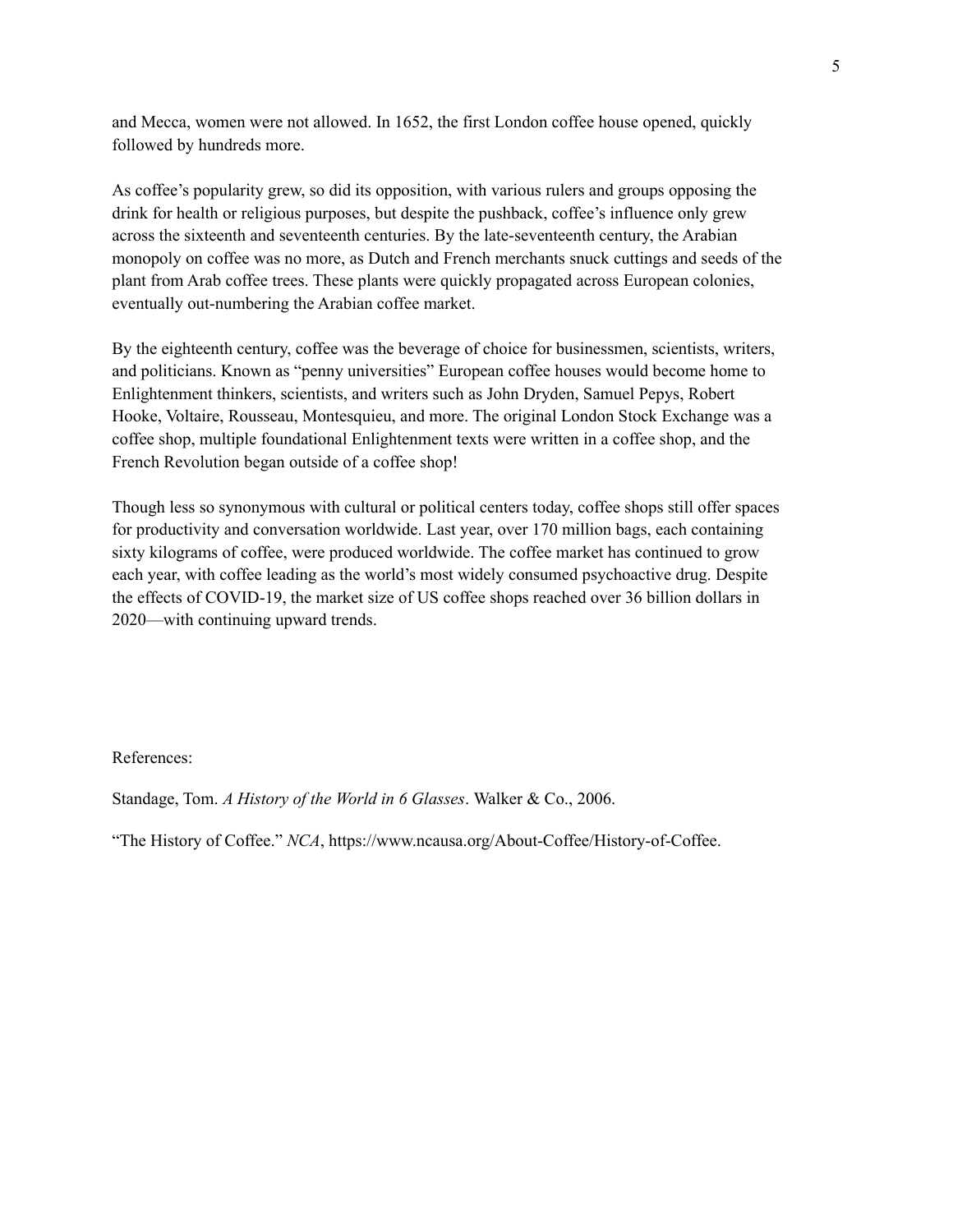# **Research Questions**

In both my research and performance, I will investigate three aspects of taste:

#### **How do we Taste?**

-What are the mechanical and physiological mechanisms through which we taste food and hear music?

#### **How do we communicate Taste?**

-How do we translate physical senses and taste into language? -What is the role of metaphor in communicating taste?

#### **How does our worldview affect our Taste?**

-How do our emotions affect our taste?

-How does our identities affect our taste?

-How does technology affect our taste?

-How can we be more intentional about our taste?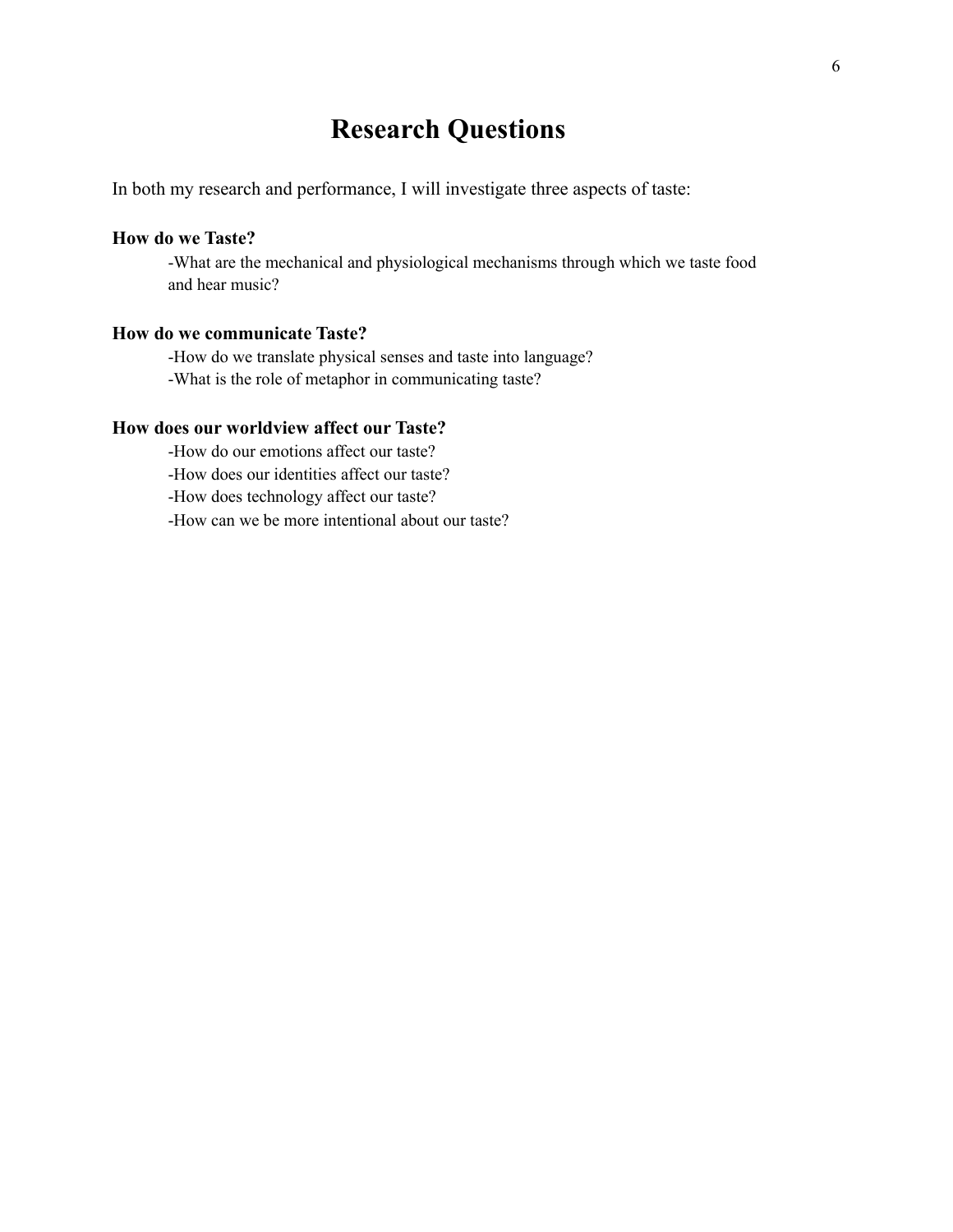# **Relevant Research**

### **Coffee Science**

With the focus of this project being taste, I spent less time formally researching coffee science (though most of my free time along with last semester's presentation revolved around informal coffee testing and research). I was fortunate enough to talk with leading coffee researcher, Dr. Steffen Schwarz from Mannheim, Germany. As an expert on coffee, taste description, and head of the Coffee Consulate, Dr. Schwarz's knowledge was an excellent starting point for more formal research on taste and coffee. Other research emphasized the vast biological and chemical complexities of coffee in addition to the sheer number of variables involved in developing a tasty cup. In addition to formal research, I was able to visit Tinker Coffee Co. in Indianapolis, IN., as well as talk to a handful of other coffee brands and professionals for more hands-on research.

#### **Dr. Steffen Schwarz Interview**

- Taste is a combination of three senses: haptic sensation, gustatory sensation, aromatics
	- Over 2,000 aromas currently identified for coffee
	- If you're good/expert, maybe can only juggle 11 aromas at a time
- Smaller the aromatic molecules, the faster you lose them

#### **"Coffee Flavor: A Review," Denis Richard Seninde and Edgar Chambers IV**

- Sensory characteristics attributed to volatile and non-volatile compounds produced in all phases of coffee process
	- Growing, fermentation, roasting, and brewing
	- Each steps influences the volatile/non-volatile compounds of the next through precursors changing throughout the process
- Impact of processing
	- Greater pyrazines and pyridines in fermented beans
- Impact of Roasting
	- Maillard, pyrolysis, and Strecker degradation reactions

#### **"The Complexity of Coffee," Ernesto Illy**

- "Rubiaceae family, which comprises at least 66 species of the genus *Coffea*. The two species that are commercially exploit- ed are *Coffea arabica,* which accounts for two thirds of world production, and *C. canephora,* often called robusta coffee" (86)
	- Robusta, up to 12m tall, 2.4-2.8% caffeine by weight
	- $\circ$  Arabica, 1.5-2m tall, up to 1.5% caffeine by weight
- Processing and drying aims to get bean to 10-12% moisture content
- "Roasting is a pyrolytic (heat-driven) process that greatly increases the chemical complexity of coffee. The aroma of green coffee contains some 250 different volatile molecular species, whereas roasted coffee gives rise to more than 800." (89)
	- Maillard Reaction
	- Bean volume increases by half, mass decreases by fifth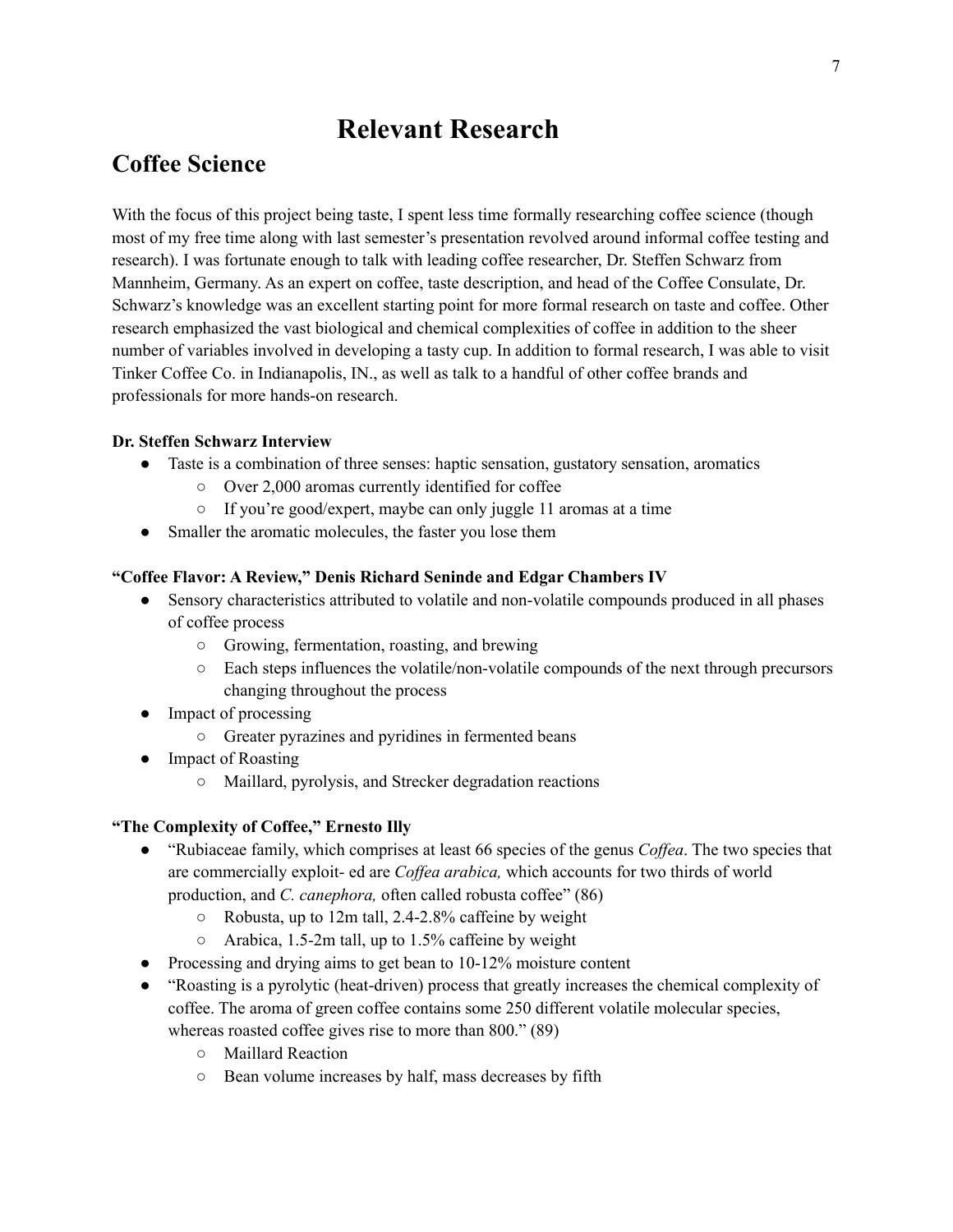### **Physiological Taste**

As a non-STEM major, research on the anatomical, physiological, and evolutionary properties of gustatory and auditory taste was incredibly novel and fascinating to me. Research revealed that gustatory taste is especially multi-modal, recruiting input from nearly all the body's other sensory and perceptual departments. Additionally, human gustatory systems have high evolutionary priority and function. The auditory system, while less multi-modal than the gustatory system, is extremely complex, requiring a mind-boggling amount of precision and calculation from high-level neural processes. While the gustatory and auditory systems are the gateways through which coffee and music are initially perceived, they work together with other senses to create associations in the brain and embody the experience.

### **Gustatory Taste**

#### **"Gustatory system: The finer points of taste," Bijal P. Trivedi**

- Papillae: mushroom-shaped (fungiform), pink bumps on tongue that conceal taste buds
	- 4 types:
		- Filiform: texture
		- Fungiform, foliate, and circumvallate—contain onion-shaped taste buds
			- Each taste bud has taste cells for (at least) 5 basic tastes
			- All of tongue is sensitive to all 5 taste qualities
				- Bitter, sweet, umami, sour, salty

#### **"Taste Memory Formation: Latest Advances and Challenges," Luis Núñez-Jaramillo, et al.**

- Taste memory includes recognition of a taste, along with degree of hedonic value (pleasure), degree of familiarity, and nutritive or toxic characteristics associated with the taste
- Taste learning is a robust and adaptive process, needs to be for evolution
- Appetitive learning and conditioned taste aversion (CTA) memory models
	- New taste+no toxins=Appetitive
		- Allows for increasing range of food allowed, increasing nutrients
	- New taste+toxins=CTA
		- CTA can become "extinct" via increased consumption without toxins
- Nucleus of tractus solitarius (NTS), parabrachial nucleus (PBN), nucleus basalis magnocellularis (NBM), amygdala, and insular cortex (IC)

#### **An Evolutionary Perspective on Food and Human Taste," Paul A.S. Breslin**

- Taste is a sensory modality involving the oral perception of food-derived chemicals that stimulate receptor cells within taste buds
	- Serves two functions
		- Enables evaluation of foods for toxicity and nutrients/helps us decide what to ingest
		- Prepares the body to metabolize foods once ingested
- Taste combines with smell and tactile sensations to form flavors
	- Allow us to identify and recognize food items as familiar or novel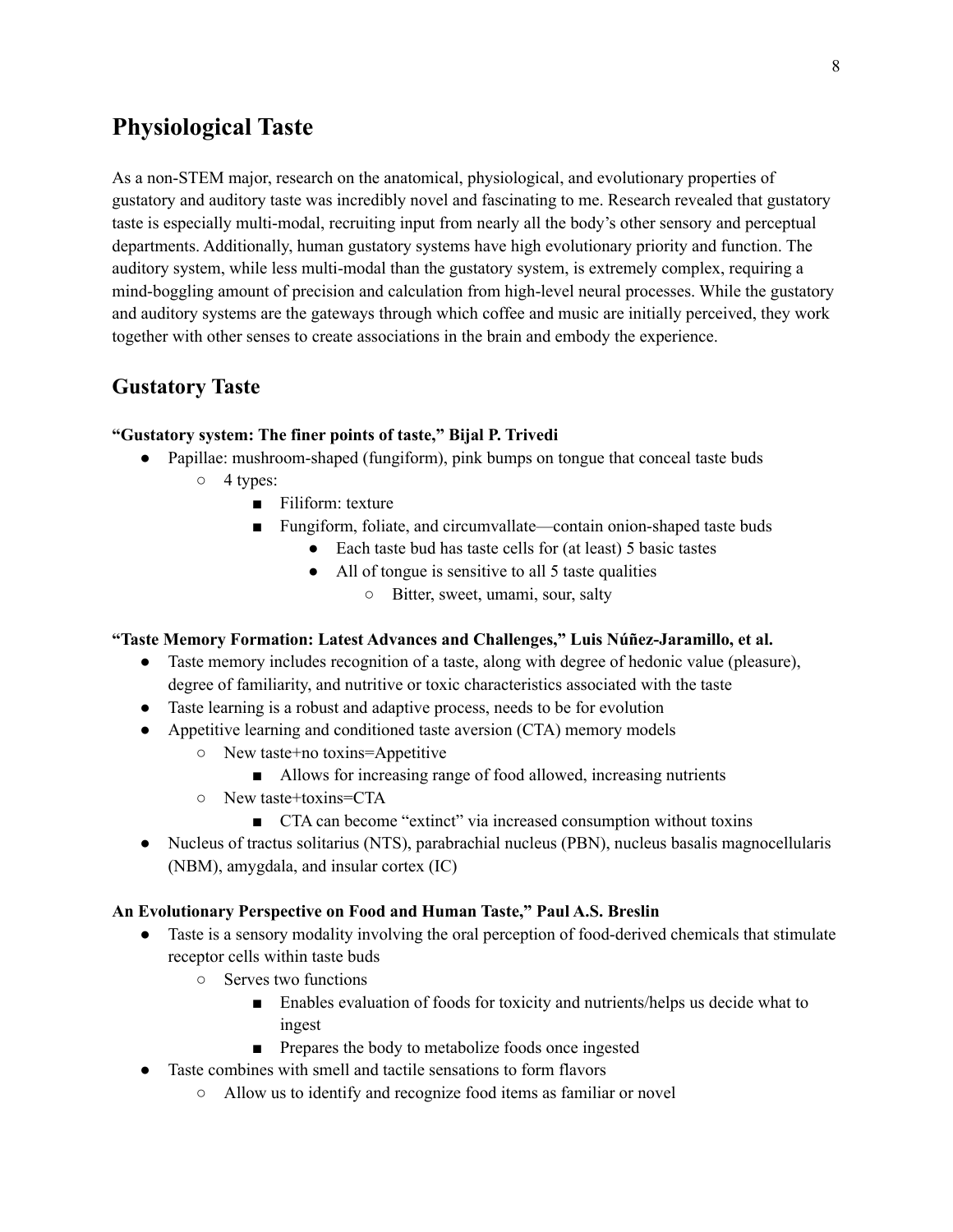- If the outcome is positive, taste will signal pleasure and reward
- Humans and possibly other omnivores perceive nutrients and toxins qualitatively as sweet, salty, sour, savory, and bitter
	- Bitter compounds largest/most diverse
		- Humans possess about 25 bitter taste receptor genes (T2Rs)
		- Might also have receptors for water, starch, maltodextrins, calcium, and fatty acids
			- No agreement on whether these are unique tastes
- Continuously replaced every 9 to 15 days to compensate for mechanical, thermal, or toxin damage
	- The gustatory epithelium can be removed or destroyed and will fully regenerate
		- One of few organs in humans capable of total regeneration
		- Also highly resistant to senescence and damage
		- Arguably one of the most durable and well-defended of all our sensory systems
			- Humans without taste exceedingly rare
- The Importance of Taste in Omnivores
	- Taste especially important to omnivores
		- Gustatory systems of herbivores/carnivores show lost taste receptors (pseudogenes)
		- Gustatory systems of aquatic carnivorous mammals have even more pseudogenes—probably because they swallow prey whole
			- kinetic/visual taste memory perhaps
	- *○ Taste sensations integrated with food temp, tactile textures, pain sensations from mouth, volatile compounds detected by the olfactory epithelium, and auditory inputs*
		- Multimodal integration leads to unified flavor gestalt
		- *■ "Oral stimulation by food perhaps the most richly multimodal sensory experience we can have" (4)*
	- Acceptance and rejection of tastes and flavors is mainly governed by brainstem reflexes
		- Drive rhythmic tongue movements and swallowing for sweet
		- Shuddering and gaping for bitter
	- Learning can reverse innate responses
		- "Palatability of a taste, flavor, or food, is the most labile of the chemosensory attributes" (4)
	- We also learn to enjoy mildly bitter foods, if paired with positive metabolic and pharmacological outcomes, ie: chocolate, coffee, wine
	- Matches between tastes and flavors=flavor congruences
		- Most taste-odor flavor pairings are learned associatively
			- Not only odors, but post-ingestive reward and punishment from nutrients, calories, and toxins
- Reward and punishment that is triggered by taste activation and associated with post-ingestive outcomes not necessarily conscious
	- Aware when brainstem reflexes of acceptance/rejection occur because we're aware of our responses during the reflex, but these reflexes occur independently of forebrain/don't require higher processing (5)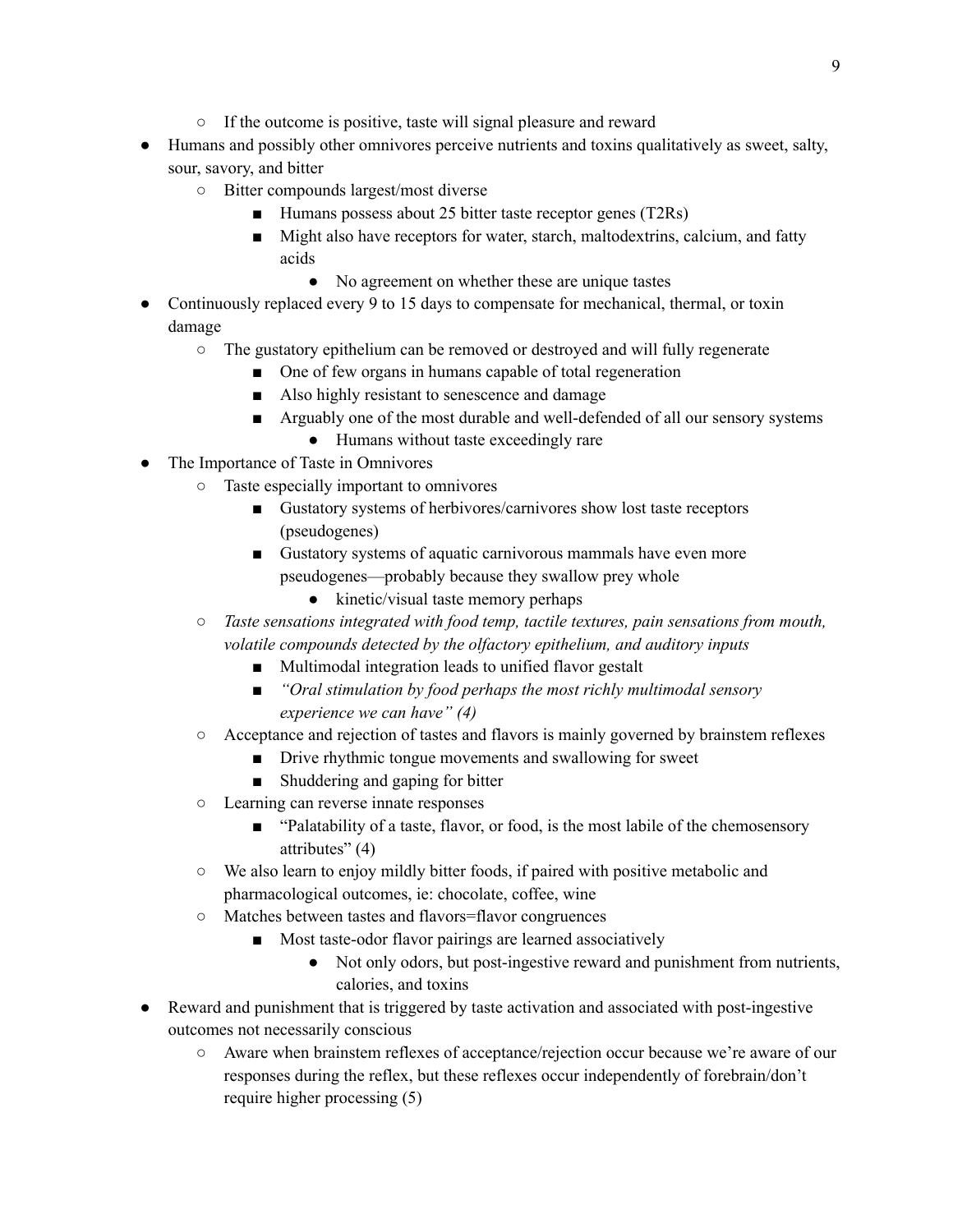- Unconscious Taste Processes Guide Metabolism
	- Taste buds also serve as endocrine organs and secrete regulatory hormones in response to nutrient stimulation (5)
	- $\circ$  Anticipatory processes are essential to optimal metabolism during/after feeding
	- Large meal as an "assault" on nutritional homeostasis
		- Pre-absorptive insulin release (PIR)
			- Blunted PIR associated with obesity
	- Key factor in anticipating incoming nutrients, particularly sugars, are taste receptor responses (T1R2/T1R3)
- Anticipatory responses to ingested toxins as well
	- Humans have more-or-less accurate accounting of total toxic load in food
- Sour stimuli not of nutritional value, but when associated with fruit sugars, synergistic and appealing
	- Also associated with fermentation!
- Umami associated with aged and cooked meats
	- Humans have developed preference for glutamate, ribonucleotides, and umami
	- Cooking predates modern humans
- Fermentation=more readily available macro/micro nutrients, as well as probiotic bacteria
- Agriculture changed diet by greatly increasing grains and starch
	- Humans have lots of copies of amylase gene for salivary glands
		- No conscious perception of maltooligosaccharides/isomaltooligosaccharides (MOS/IMOS)—broken down into maltose then glucose by maltase—but can discriminate the taste from glucose/fructose
		- So high that a cooked starch can become a liquid within seconds in the mouth
		- Probably a taste receptor we haven't found
- Moderate salt concentrations near isotonicity (osmotic equilibrium) are attractive
	- Carnivores have salt with each meal, herbivores easily sodium-depleted
		- Omnivores in between, but humans slightly more because sweat
- Taste and Human Reproduction
	- Pregnancy alters taste responses and feeding patterns in women
		- More bitter-sensitive/averse
	- Children also bitter averse
- Unfamiliar foods less likely to induce anticipatory metabolic reflexes and are thus less efficiently utilized
- Lack of energy and protein and loss of water/minerals through diarrhea are top two causes of death in children worldwide (8)
	- Here, taste evaluation crucial
- Processed, hyper-appealing foods as Tinbergian "super stimuli"
	- Ethologist Niko Tinbergen
	- Cause obesity and nutritional Catch-22
	- Deliberate overconsumption could be a way of searching for nutrients, particularly protein, at expense of obesity (8)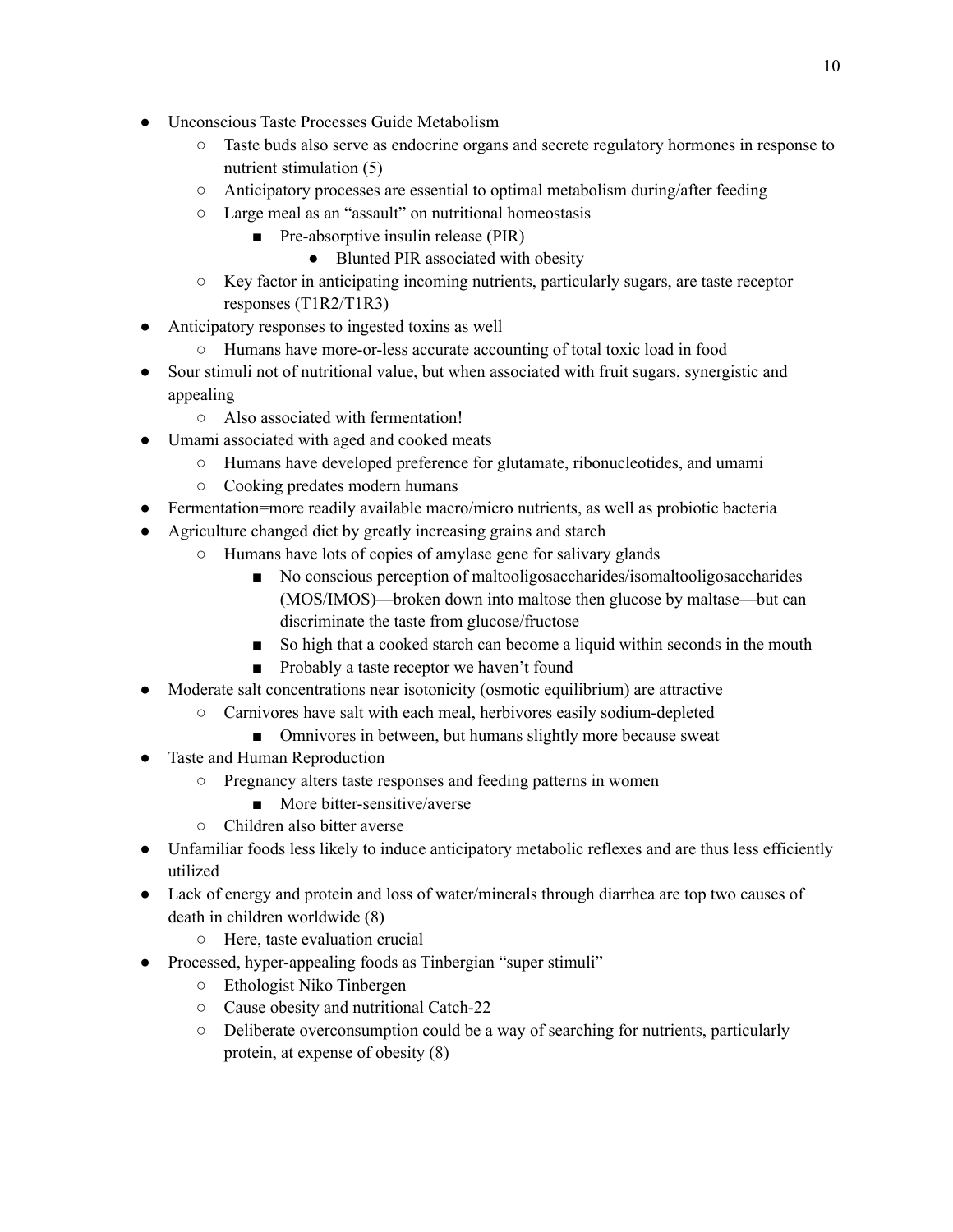#### **"Does Food Color Influence Taste and Flavor Perception in Humans?" Charles Spence, et al.**

- Flavor according to the International Standards Organization as "complex combination of the olfactory, gustatory, and trigeminal sensations perceived during tasting. The flavor may be influenced by tactile, thermal, painful and/or kinaesthetic effects" (2)
- Does Food Color Influence Perceived Flavor Identity
	- Yes, possibly even visually dominant
- Expectancy-Based Effects of Food Coloring
	- visuals lead to certain expectations of flavor
	- Culture influences expectations for flavor

### **Auditory Taste**

#### **"Hearing," Andrew J Oxenham**

- Amplitude (Loudness)
	- Depends on distance, frequency content, duration, and context
- Frequency (Pitch)
	- Recognition of waveform recognition rate
	- Most common pitch-evoking sounds are harmonic complex tones
		- More than one frequency, all integer multiples of common fundamental pitch
- Timbre (Complexity)
	- Quality of sound (bright, dull, harsh, hollow, etc)
	- Anything that allows us to distinguish two sounds with identical pitch and amplitude
	- Shape and start/ends of sounds important to timbre
- Cochlea: spiral-shaped inner ear structure filled with fluid and hair cells
	- Transfer mechanical signals (sound waves) into chemical ones for brain
	- Like a prism, measures distance of a sound wave in order to discern multiple pitches
- Masking
	- One sound overpowering another
	- Low frequencies overpower high ones
- Spatial Hearing
	- Interaural time differences
		- Time difference between two ears hearing sound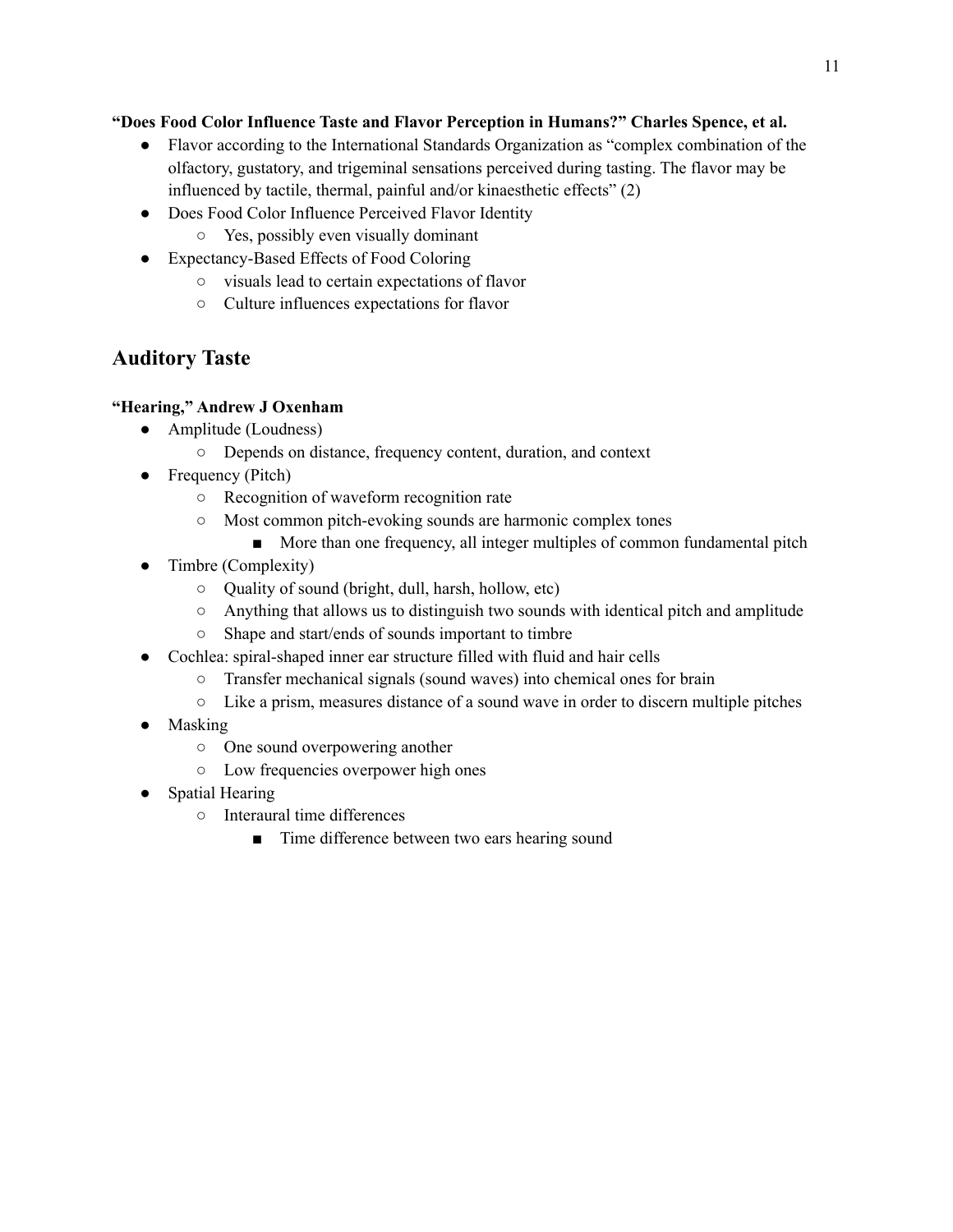# **Language and Taste**

I was quite struck by Majid and Levinson's claim, "Language gives us intersubjective sensory experience, without which there could not be a social science of the senses" (10). Language—both "big L" and "little l" (Majid and Levinson, 5)— allow us to communicate our tastes, embody experiences, and give them meaning. Talking about taste is rooted in association and comparison, making metaphor not merely a decorative tool, but a necessity for the communication of experience. The importance of conceptual metaphor, outlined by linguists and philosophers, Lakoff and Johnson, lays an interesting foundation for how we communicate taste. Since metaphor requires comparing two unlike things, language around taste is highly dependent on cultural and linguistic backgrounds and personal experience.

### **Describing Our Senses**

#### **Dr. Steffen Schwarz Interview**

- Has to do with *association*
- The best cook is your mother, we love what we used to eat
- "As long as we aren't Italians, we are pretty lazy in actively describing flavor"
- Italians always compare, like a huge network. Don't have the absolute desire to have an absolute description, but a relative one
- As omnivores we respect this
- When you read a book, words go to wernicke's center
	- Wernicke's and broca's center
	- One for physiological sound production
	- Wernicke takes the opinion (picture and word connected) associations!
	- It's "good/delicious"
		- "Good" is not a haptic, taste, aroma, it's an agreement -27'ish
- Why we use colors to describe flavors—difference between male/female
- Omnivores understand the language of color  $-55'$

#### **"The Senses in Language and Culture," Asifa Majid and Stephen C. Levinson**

- Language (universal) versus language (text/culture-specific) (5)
- The Role of Language in the "New Sensibility"
	- Postmodern treatment of ethnography wrote off the senses, privileging textualization at the expense of perception and participant observation
	- Embodiment movement in psychology
		- Direct activation of motor cortex by perception of gesture or words
		- understanding of one sensory domain by mapping another
		- Association of emotion and sensory experience
	- language delivered in acoustic/visual form
		- Ill-adapted to describing many senses
		- Only access to distal (sight and hearing)
			- distal-focusing/distant
	- Embodiment approaches typically expressed in metaphor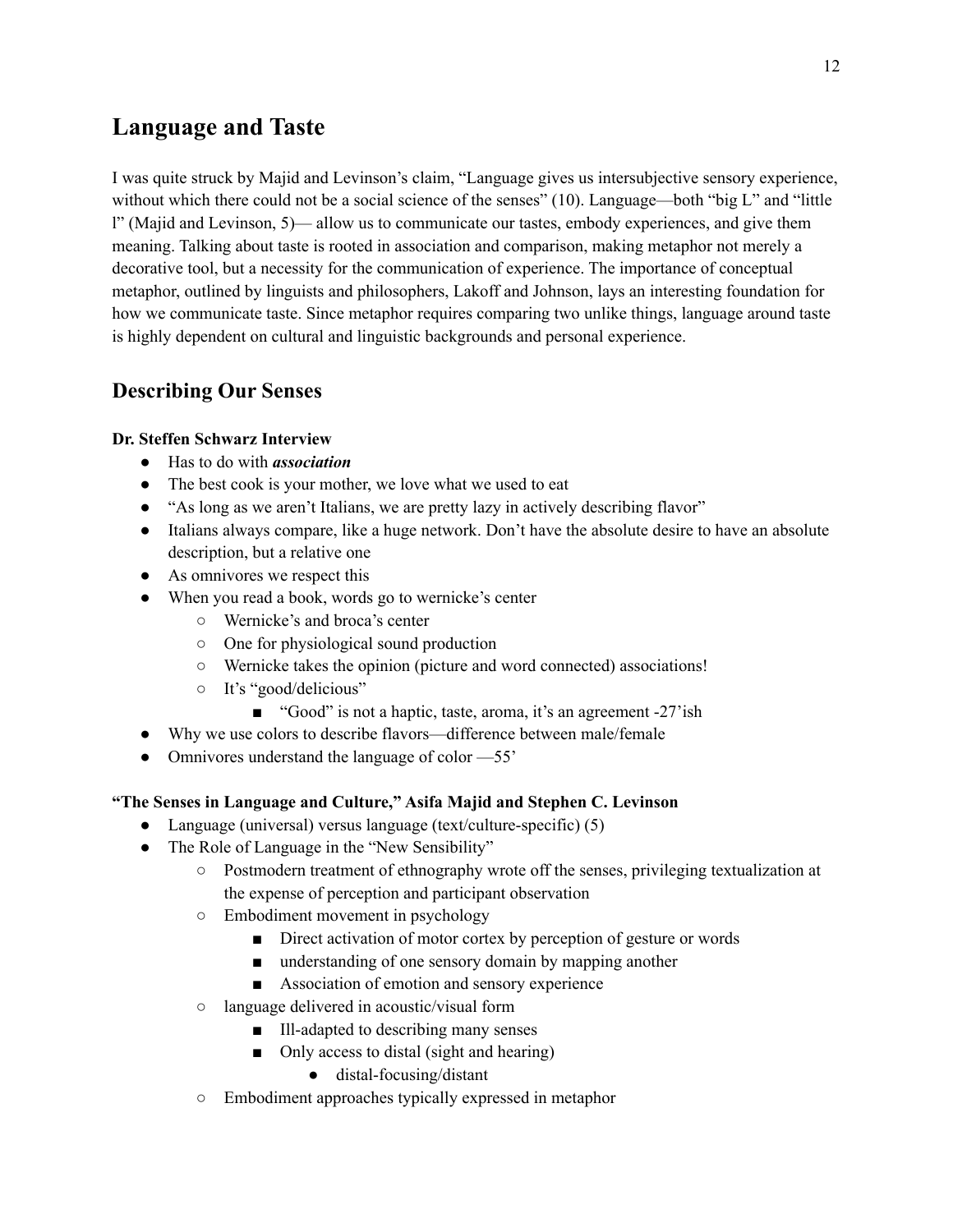- Pitch of sounds on a high-low dimension in English
	- Thick-thin in Turkish/Farsi
- Can only teach "red" by pointing to it
	- Availability of repeated ostension crucial for learning labels of quale
	- Difficult to learn labels for smells, odor diffuses
- English poor in description of smells
	- Doesn't make it beyond the expressive power of language
	- Other languages have dozens of smell terms (Jahai speakers)
- Rotting flesh emits distinctive chemicals (cadaverine and putrescine) different than chemicals emitted from the toilet (methane), reporting them as "stink" may literally dull senses
	- Connect to pyrazines
- Cultural landscapes hinted through languages' treatment of senses
- We're bad at identifying smell
	- Language can affect it to make even worse
- Language plays crucial role in constructing landscape of consciousness
	- Intermediary between the subjective, individual nature of sensation and the cultural world that constructs the perceptual field
	- Adds a projection outward clothed in public representations of private psyche and vice versa
- *○ "Language gives us intersubjective sensory experience, without which there could not be a social science of the senses" (10)*
- Cross-cultural perspective demonstrates myriad of categories unknown to Western social science
- Variation and Stability of Perceptual Categories
	- Globalization has meant language contact of a very different kind
		- Cantonese have grown distal (visual/hearing), shrunk proximal (smell/taste) due to Western values' influence
		- Changing olfactory environment—changes in sanitation/notions of cleanliness—less exposure to olfactory experiences
- Limits of Expressibility
	- How do speakers cope when their language doesn't have a fully developed system for expressing a perceptual category?
	- Umpila, Kata, and Kilivila have 3-4 words for color
		- Use comparison, iconic-indexical (pointing to things)
		- Umpila more attuned to luminance/reflectance rather than brightness/hue
			- Color-space=full body of color/types of it, color needs at least 3 values to define. Very robust research for a later date!
		- Turkish, Farsi, Zapotec express experiences of simple sounds
			- Use more sound metaphors unlike color (ad-hoc)
			- Perhaps natural analogies lay across different sensory domains
				- color=ad hoc/index
				- sound=metaphor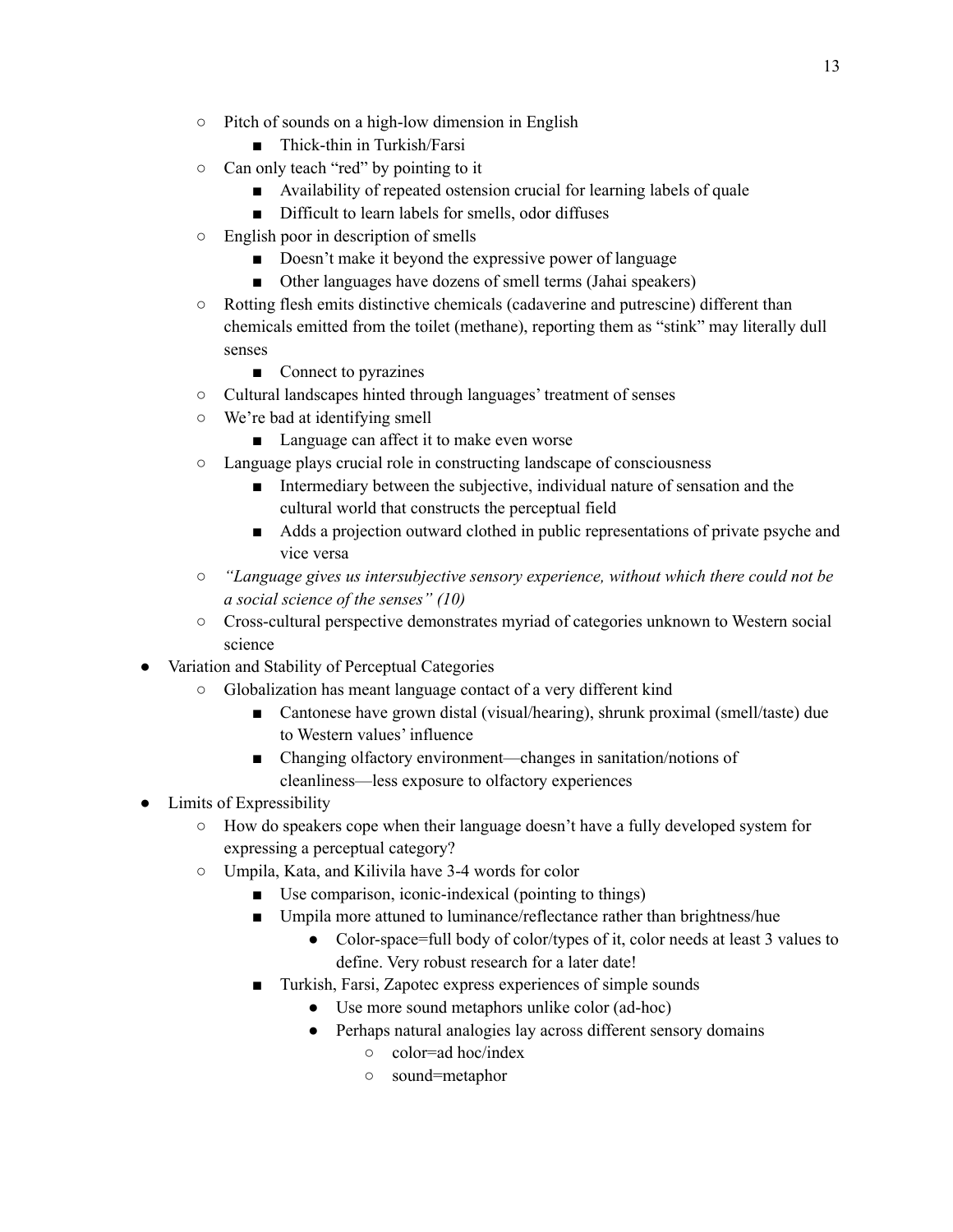- Exquisite Expressibility
	- Words abstract over individual instances (ie precise shade of red)
	- Ideophones (not in English)
		- Semai ideophones, changing vowel pinpoints quale
	- Tzeltal word formation, compounding/reduplication changes the intensity
- **Final Words** 
	- Language is never able to capture all the rich qualia of sensory experience
	- Viewing sense-scapes around the world, we can detect domains where one culture sings and another is silent
	- $\circ$  "May be what the cultural aesthetics of the senses plays on, invoking the liminal presence of felt experience" (16)

### **Metaphor**

#### **"Translating the Senses: Teaching the Metaphors in Winespeak," Rosario Caballero and Ernesto Suarez-Toste**

- Introduction
	- Conceptual metaphor theory
		- Symptomatic of particular and systematic ways of thinking rather than being a decorative device for stylistic purposes (242)
	- Is winespeak obnoxious? Inaccurate? Intentionally confusing?
		- No, intra-linguistic
		- Depends on comparing experiences and various associations
	- Sommeliers in between producer and consumer (gatekeepers)
- Pedagogical applications
	- "In wine tasting, metaphor *is* knowledge" (251)
		- Not a later ability, embellishment, or sophistication marker, but necessary
	- Wine literacy is intrinsically cross-modal and requires wine tasting with metaphors

#### *Metaphors We Live By,* **George Lakoff and Mark Johnson**

- $\bullet$  1: Concepts We Live By
	- Most people think they can get along perfectly well without metaphor
		- Our conceptual system is fundamentally metaphorical in nature
			- Concepts that govern though are not just matters of intellect
			- Govern our everyday functioning
	- Argument is War
		- Imagine a culture where argument is viewed as dance
	- They argue that human thought processes largely metaphorical
	- Metaphors in linguistics are possible because they are metaphors in a person's conceptual system
- 2: The Systematicity of Metaphorical Concepts
	- Time is money
		- Tied to culture
		- Systems of metaphor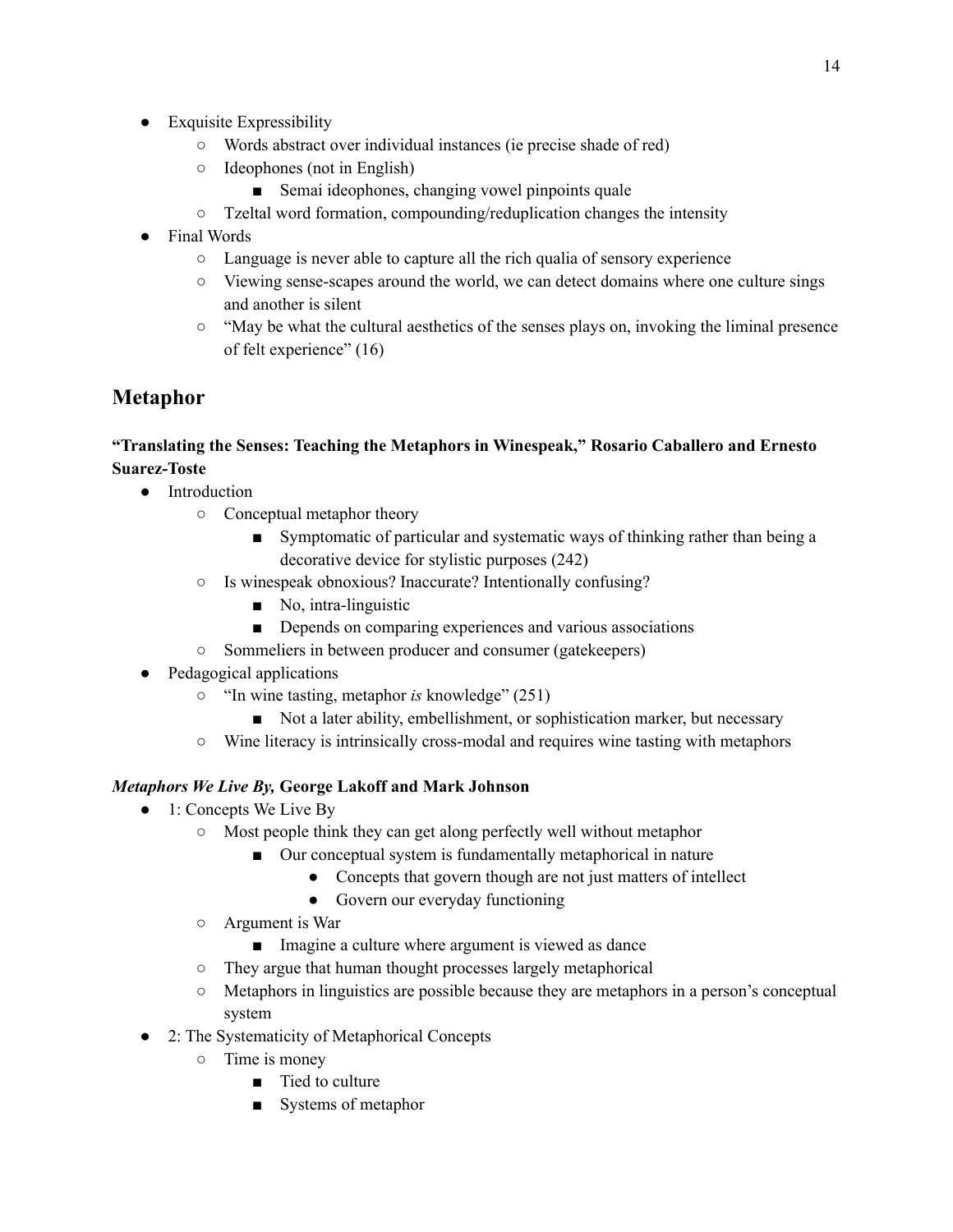#### **"Metaphorical Mappings in the Sense of Smell," Iraide Ibarretxe-Antuñano**

- Introduction
	- "Fundamental principle of cognitive semantics is that we have no access to a reality independent of human categorization and that structure of reality is a product of the human mind" (29)
		- Embodiment
			- Conceptual categories, meaning of words/linguistic structures are not universal abstracts
				- Motivated and grounded more or less directly in experience
		- The way we reason and experience meaning based in structures of imagination that make experience what it is
		- Metaphor as a basic imaginative cognitive mechanism
			- "Grounds conceptual systems experientially and to reason in a constrained but creative fashion" (Johnson 1992: 351)
- The sense of smell: Property Selection Process
	- Concepts grounded in bodily experience implies that if we are able to characterize the domain of experience that constitutes the source domain, then it's possible to constrain semantic extensions that occur in corresponding target domain.
	- Smell is internal
	- We are smelling all the time
		- Only when a smell stands out (good/bad) do we notice it
			- Voluntary
	- Smells difficult to identify immediately
		- Difficult to name
	- Smells are cultural
	- Smell and memory very strong—most intense emotional-memory-evoking
		- Olfactory and limbic systems
	- Prototypical smell properties
		- Internal, voluntary, detection, identification, subjective, emotional
	- "Used" part of metaphor, the part from one domain used on target domain (Lakoff and Johnson)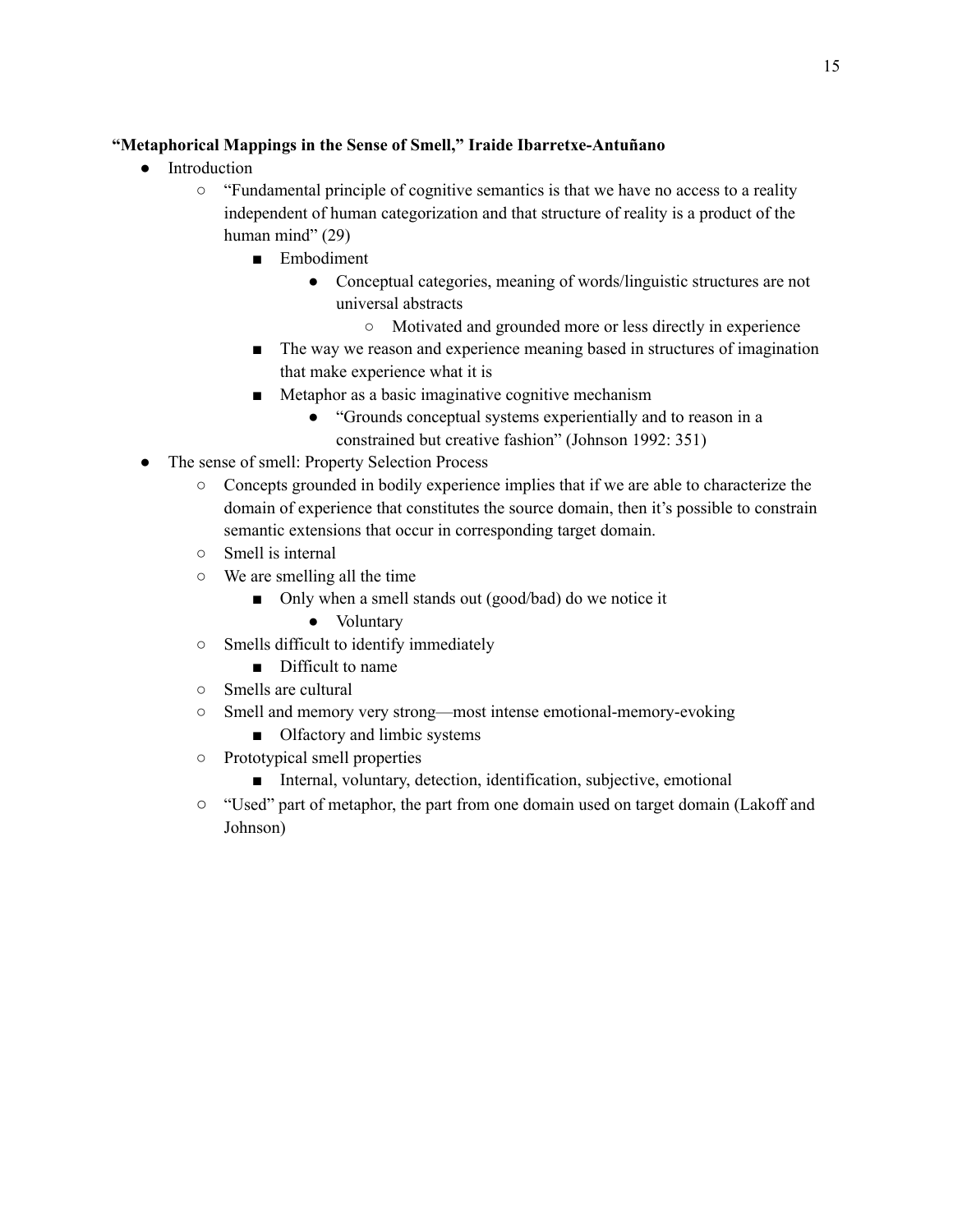### **Worldview and Taste**

"Worldview" is an incredibly broad, subjective category, and to capture all factors that make up one's "worldview" would be impossible. However, for this project, I focused on research on taste regarding emotion, morality, and personal identity. Familiarity and knowing the "rules" of a particular genre (Evers, et al., 9) are important to positive experiences with a stimulus. Broader levels of familiarity seem to be attached to social highbrows and professionals, suggesting that omnivorous taste can be learned through education or repeated exposure. Additionally, factors such as age, life goals, and religiosity can have a clear impact on taste preferences. With the advent of technology like streaming services, social media, and other electronic gatekeepers like Yelp, we have developed new strategies to build our tastes. Technology has helped bring people greater access to experiences, but has also commodified some of the most intimate aspects of our identities.

### **Emotion and Taste**

#### **"A Bad Taste in the Mouth: Gustatory Disgust Influences Moral Judgment" Kendall J. Eskine, et al.**

- Hume quoted: moral judgments based on emotions rather than reason
- People assess something as morally wrong when it elicits physical disgust
- Cleanliness/freshness=more kindness/less judgment (1)
- Facial motor activity integral to disgust in gustatory, visual, and moral domains
- Moral judgments are affected by taste, especially if taste is disgusting
	- Stronger for conservatives
		- Disgust associated with violations of purity norms
- As John Ruskin noted, "Taste is not only a part and index of morality, it is the only morality. The first, and last, and closest trial question to any living creature is 'What do you like?' Tell me what *you like, I'll tell you what you are" (as cited in Meynell, 1900, p. 174)." (4)*

#### **"Taste and Familiarity Affect the Experience of Groove in Popular Music," Olivier Senn, et al.**

- Groove as 'a pleasant sense of wanting to move along with the music' (Janata, Tomic, and Haberman) (2)
- Enjoyable impulse to move may be why humans listen to music during activities that include aspects of temporal regularity
	- Basis for dancing
	- Provides motivation for sports/workouts
	- Makes repetitive work more agreeable
	- Structures cultural/religious rituals
	- Paces even mundane chores
- H1: Familiarity
	- People have stronger groove experience with songs they are familiar with
	- Repeated listening increases liking
	- Also applies to relationships, web design, landscapes, architecture, etc…
	- Familiarity stronger for rock and pop compared to funk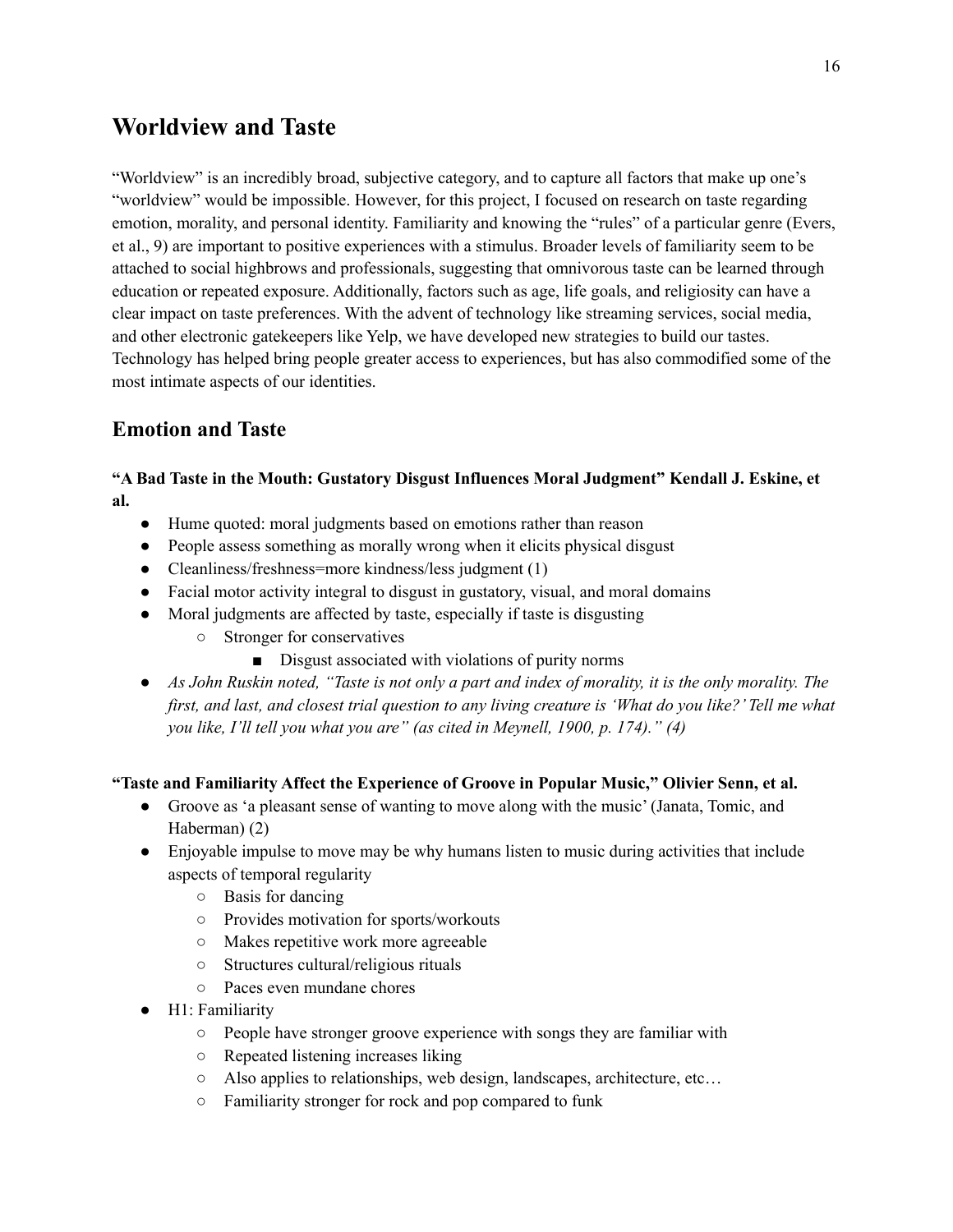- H2: Style Family Preference
	- People experience more groove when music belongs to style family they like
- H4: Expertise
	- Music professionals gave higher groove ratings to funk (and converse with non-musicians)
		- Very small effect
- Familiarity and taste most important to groove
- Listening experiments mean the participants bring their own backgrounds to research
- General attitude toward dancing may impact groove experience
	- $\bullet$  Witek et al. (19)

### **Identity and Taste**

#### **"Changing Highbrow Taste: From Snob to Omnivore," Richard A. Peterson and Roger M. Kern**

- High-status Americans more likely to consume fine arts in wide range of forms
	- More omnivorous than others
- Change partly cohort displacement but mostly all ages
- Not about indiscriminate omnivorousness, but openness
- Criteria of distinction must center not on what one consumes but the way items of consumption are understood
- Social power relationships have changed
	- Mass media
	- Exclusion increasingly difficult at this time
	- Scientific theory
	- Market forces of art
	- $\circ$  Possibly, omnivorism is a way of gentrifying, current favored strategy of status group politics for dominant status enforcement
	- Better adapted to an increasingly global world

#### **"Gender Differences in Musical Taste: The Mediating Role of Functions of Music," Snježana Dobrota, et al.**

- Disclaimer: This article is about Croatian/Slovenian students, probably not the same as Americans?
- So many variables
- Females preferred reflective and complex styles
	- More effective for emotional/social function
- Males preferred intense/rebellious music
	- More effective for political attitudes (only factor really significant for males)
		- Possibly biological? Socialized?
			- Negative correlation between testosterone level and preference for sophisticated music in men (Doi, Bassadone, Venuti, adn Shinohara, 2018) (12)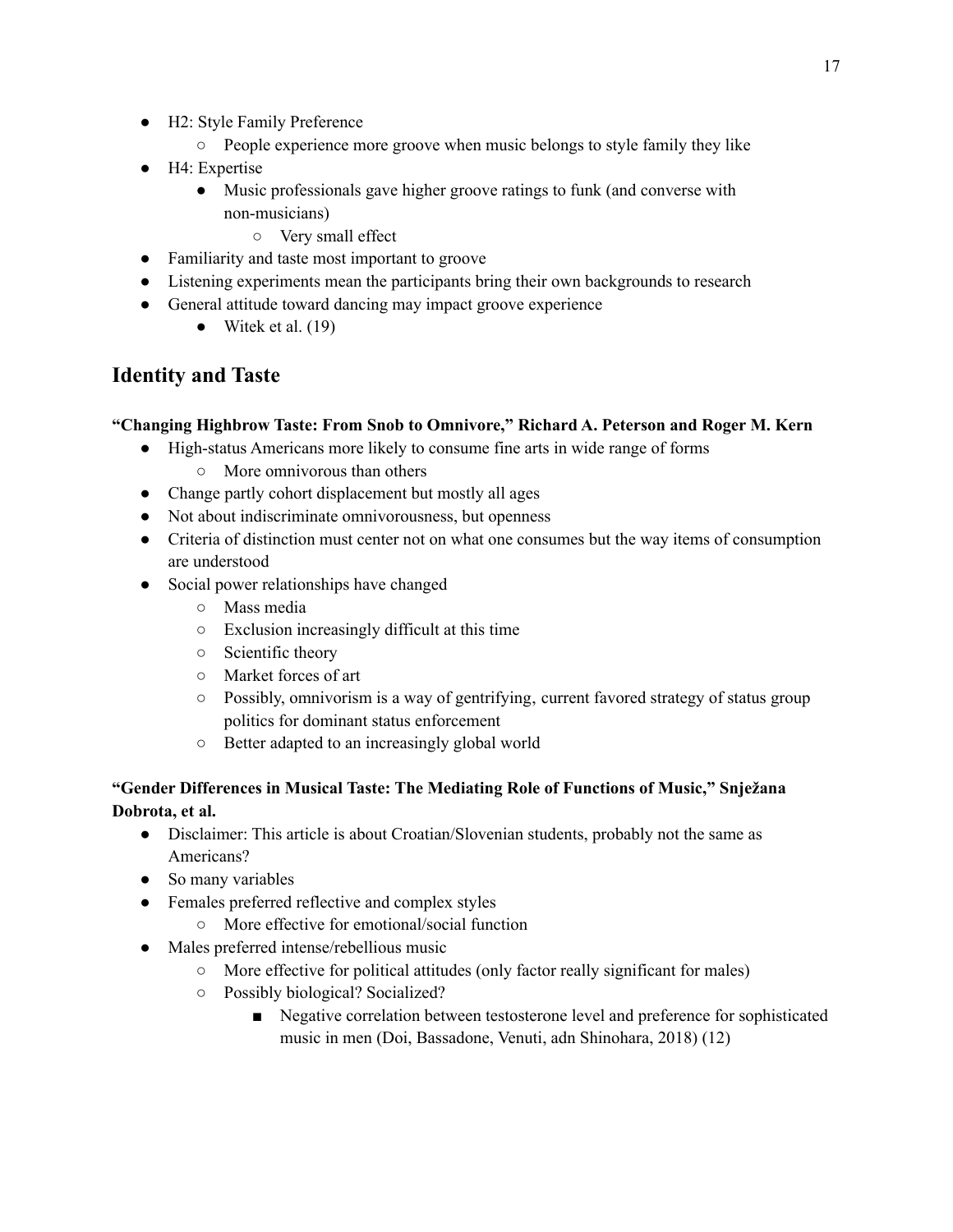#### **"Exploring the Musical Taste of Expert Listeners: Musicology Students Reveal Tendency Toward Omnivorous Taste," Paul Evers, et al.**

- Musical taste versus Preference
	- Taste: more general evaluative attitudes
	- Preference: direct evaluative judgments typically based in comparison of two musical objects
- Literature Review
	- Music from adolescence perceived more emotionally arousing later in life (Schulkind et al)
	- Musical taste formed in adolescence usually stays stable across lifespan (Holbrook and Schindler)
	- People who study instruments more likely to like "sophisticated music"
		- Also like the music on their own instrument
		- Leads to greater appreciation of music in general (other than rap/hip hop and dance/techno)
- Musicology listeners skew toward "engaged listener" cluster
	- Larger role of musical expertise and development toward cultivation of omnivorous taste
- Omnivore taste and greater overall engagement with music are positively correlated
	- Not necessarily about social status, *education/high involvement can result in omnivorous taste as well*
- Level of a single musical piece, exposure has positive effect on appreciation/liking
- *"Learning the rules that underlie musical structure might be an important factor for having a deeper interest and greater appreciation of that musical style" (9)*
	- Specific piece level, familiarity with piece plays crucial role in anticipating musical events/reward

#### **"The Relationship Between Uses of Music, Musical Taste, Age, and Life Goals," Emily Hird and Adrian North**

- Older people more likely to use music to regulate mood/believe it does
- As age increases, individuals place less priority on education, romantic partnership, and identity-building and more on family, health, and wealth
- Love associated with each use of music
	- Not related to age, contrary to existing literature
- Age implies greater or lesser salience to individual life goals which affect taste standalone as well

#### **"Moral Distinction: Religion, Musical Taste and the Moral Cultural Consumer," Haydn Aarons**

- Pierre Bourdieu—cultural capital etc...
	- Somewhat narrow conceptualization of culture and taste as purely a class struggle
	- "Cultural capital is produced through various forms of cultural socialization accessible mostly to those with sufficient economic capital. Tastes according to Bourdieusian perspectives are empirically demonstrated to entail narrow and exclusive regines of genre and practice" (3)
- Higher attendance at musical events for regular church attendees
- More theologically conservative have greater preferences/dislikes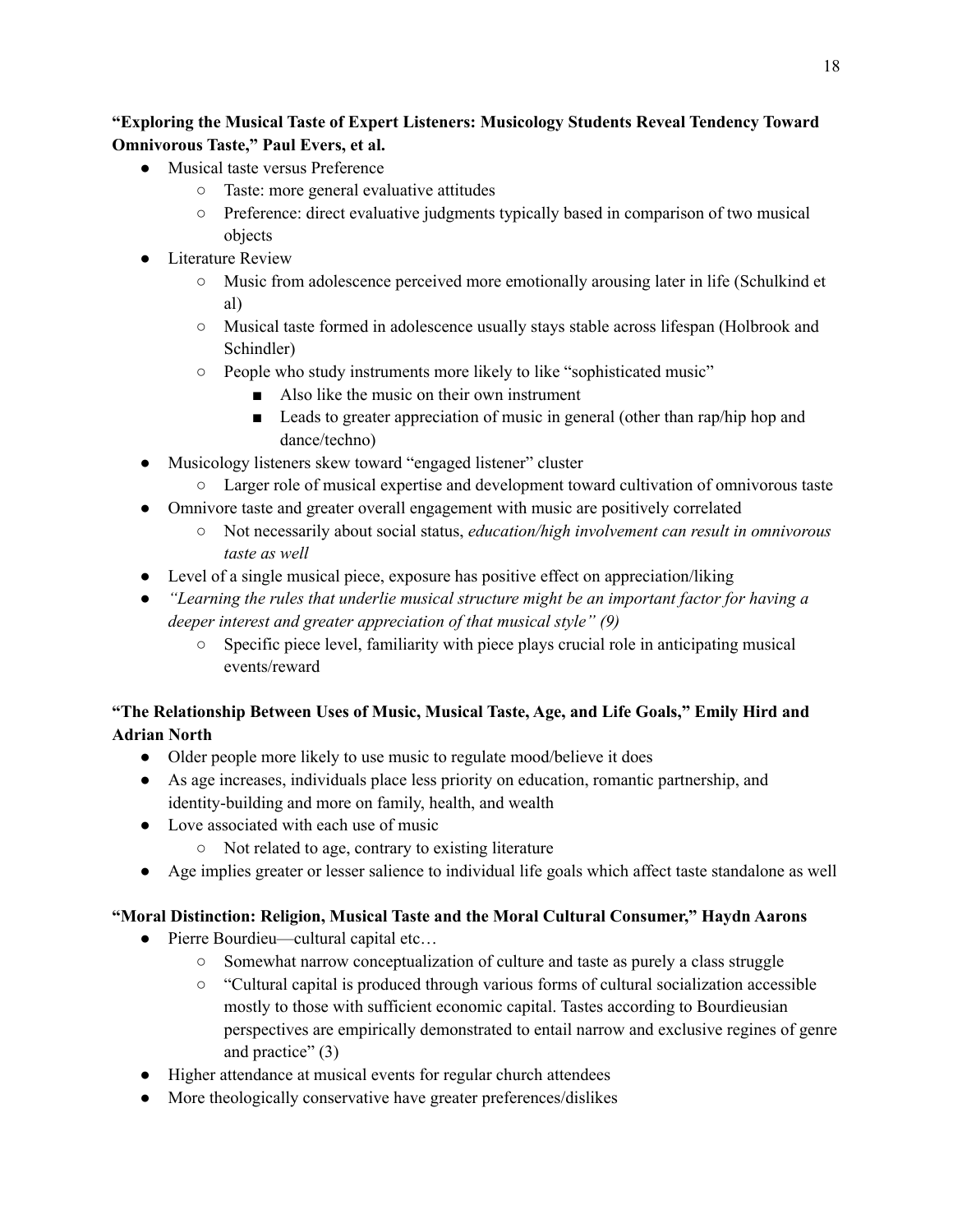- Highbrow music more attractive to religious
	- Still tend more toward omnivorous
	- But the motivation may be separate from pure social class

### **Technology and Taste**

#### **"Don't Mess With My Algorithm: Exploring the Relationship Between Listeners and Automated Curation and Recommendation on Music Streaming Services," Sophie Freeman, Martin Gibbs, and Bjorn Nansen**

- Introduction
	- Access to a so much music means listeners rely on algorithmic recommenders more often
	- Tension between algorithmic and commercial logics of platform
	- Gatekeepers in music industries not new
		- Shifts taste and mood, two subjective human traits, to commercial and algorithmic data points
	- Control and Transparency
		- Liz Pelly: Spotify as a "big mood machine" 9
- Findings and Discussion
	- Theme 1: Alterity
		- Users often gave recommender system an identity or had an imagined conversation
		- System as other to them
			- Relationship with reliance, trust, understanding, betrayal, etc...
	- Them 2: Theories
		- Many users constructing personal theories to understand how the system works
		- Usually only notice when it's "bad" or "inaccurate"
	- Theme 3: Tactics
		- Listeners attempting to circumvent algorithmic curation
		- Personal Discovery has more meaning for many listeners
- Conclusion
	- Tension between agency and reliance on streaming platforms
	- Who is the expert?
		- We let our algorithms into our most intimate moments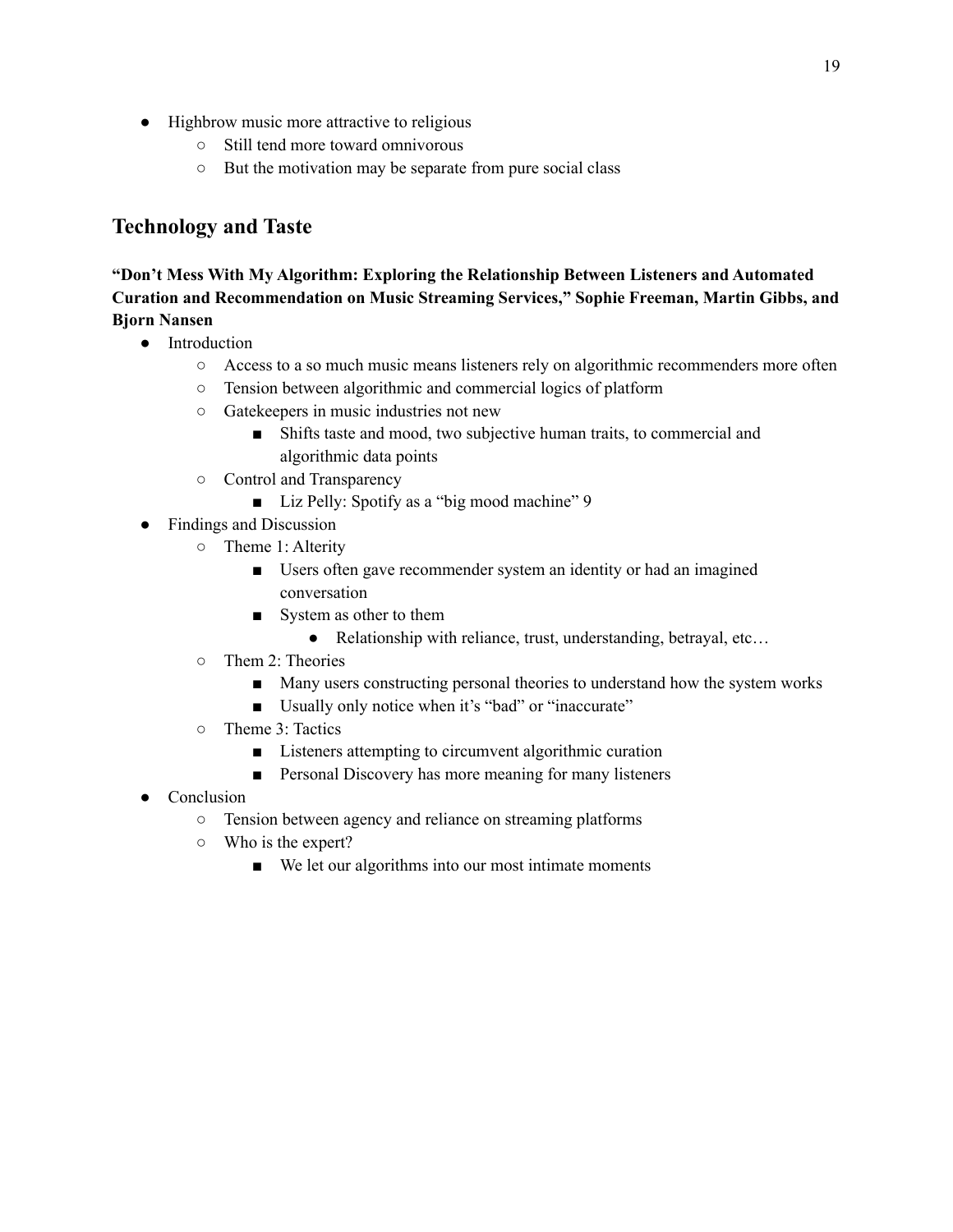# **Reflection**

# **Presentation**

The presentation was an absolute blast! A little over twenty people participated, with a mix of friends, family, professors, and Honor Scholar peers. Overall, I am happy with the flow and general mood of the event, as everyone seemed engaged, comfortable, and curious—both listening to the research and trying each coffee. This was confirmed in the audience survey.

I was especially focused on making my ideas as clear as possible, as feedback from last semester's presentation revolved around restating main ideas and making them more clear. Though I could continue to improve emphasizing my thesis, I felt as if my main ideas were fairly transparent throughout the performance. This was also largely confirmed in the audience survey.

While I was worried about making enough coffee given the spotty-participation via the online RSVP, brewing coffee was fairly seamless and plenty was made for the audience size.

# **Survey Results**

#### **General Conclusions:**

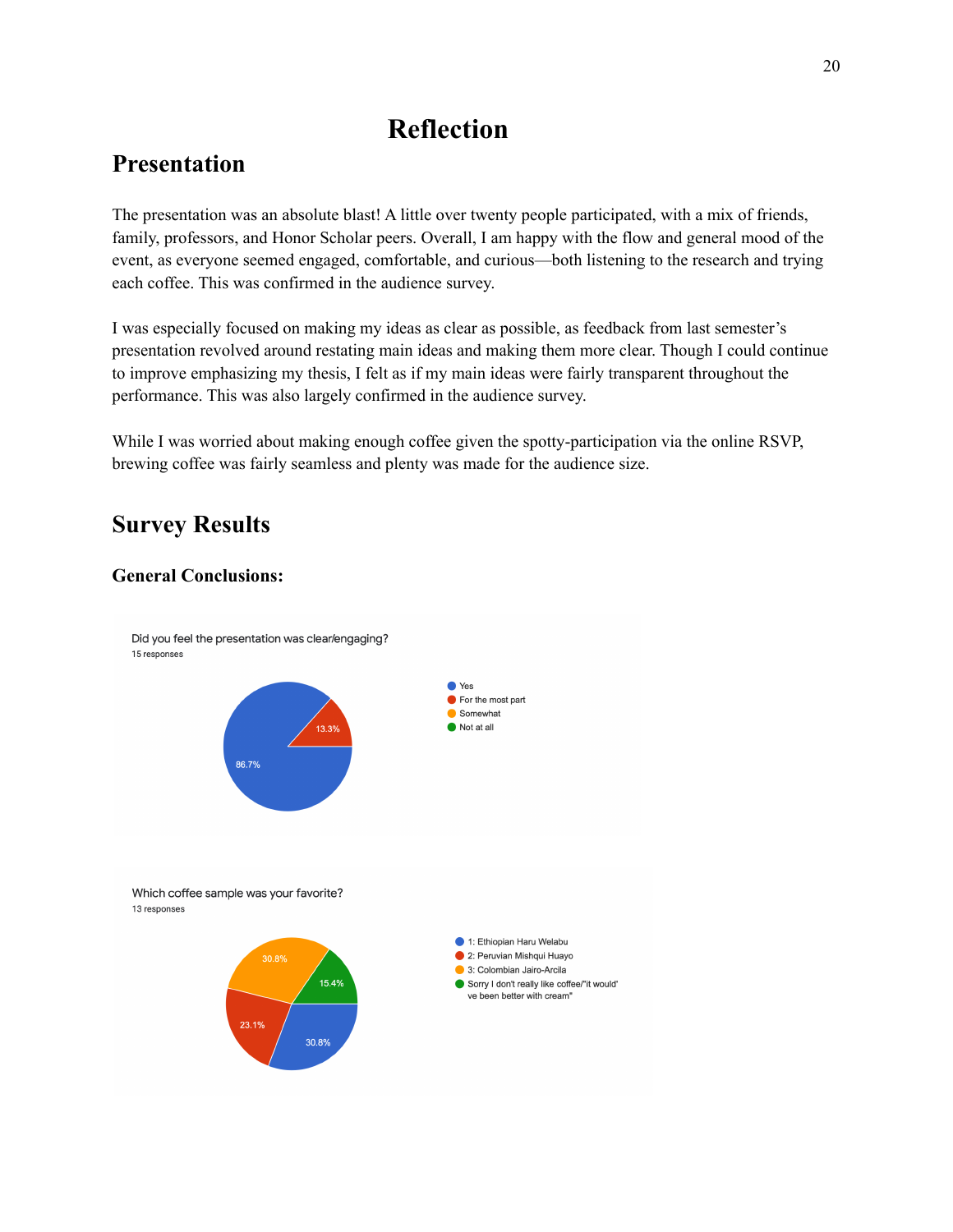What section was the most interesting to you? 15 responses



#### **Other Notable Takeaways:**

Activity 1:

- After the first coffee sample, when asked "What's 1-2 words you would use to describe this coffee?" thirteen out of seventeen responses used various fruits or the adjective, "fruity" to describe the coffee, despite almost no flavor notes being given ahead of time.
	- This suggests that even without lots of coffee experience, the first sample expresses clear fruit notes.
	- Many of the audience members have also heard me frequently describe coffee in terms of different fruits, prompting them to lean more heavily on fruity descriptions for coffee.
- After the first coffee sample, considerable variance was observed in participants' perceived sourness, savoriness, and bitterness.
	- This could be due to a lack of experience with common terminology in coffee tasting or varying definitions of what sourness, savoriness, and bitterness mean.
- After the first music sample, over a quarter of the responses noted the use of a baby's cry in "Isn't She Lovely," by Stevie Wonder (from the Album, *Songs in the Key of Life*, 1976).
	- This is really fascinating and something I didn't think about when preparing the sample.

Activity 2:

- When asked "What does this song remind you of? (Could be another song, mood, place, etc.)" a majority of participants listed things associated with Spanish or Latin connotations.
	- However, the responses describing the second coffee sample were much more diverse

Activity 3:

- When asked "What's one area of your life you would like to develop your taste and why?" Participants listed the following:
	- Wine (4), visual art (2), vegetables (2), sculpture, bread, adult films, fashion, tea, reducing sweets cravings, whisky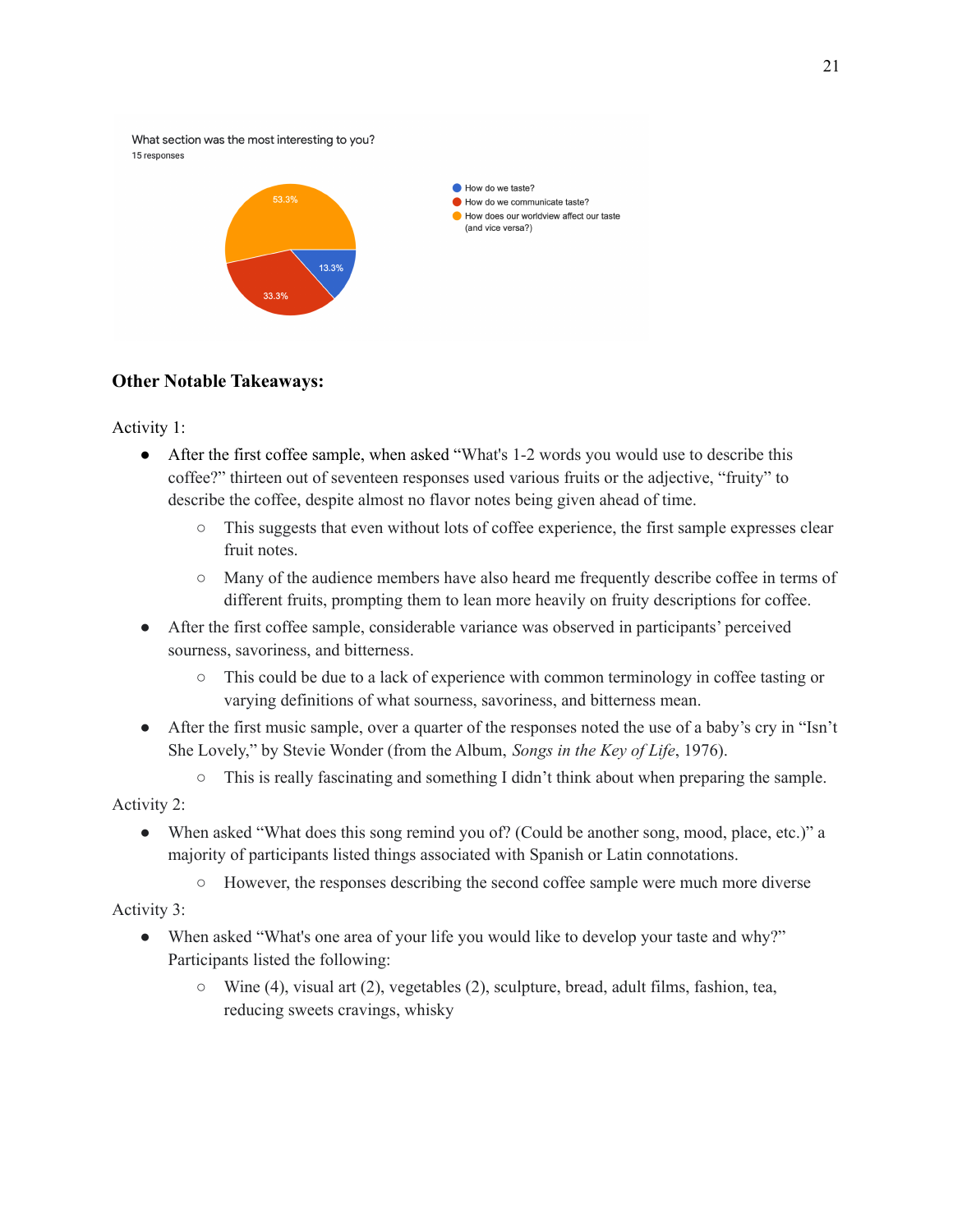### **Further Research/Areas to Improve**

Unfortunately, given the time constraints of the Honor Scholar project, I was unable to dig as deeply into some of the research on coffee, music, and taste. Most notably, I would like to continue research on philosophical foundations of taste, from thinkers such as Aristotle, Kant, Hume, Shaftesbury, and others. Additionally, I would like to look at contemporary philosophy on taste and aesthetics. Outside of philosophy, I hope to dig much deeper into coffee science on a more academic level. While I was able to discover quite a lot about the anatomical and physiological mechanisms for taste, I would like to have better integrated those descriptions into my presentation as well, especially regarding auditory taste. The connection between gustatory and auditory taste, though overall successful, felt slightly loose and uneven both in research and presentation.

Some of the takeaways from the survey question, "What was one thing that could be improved?" suggested being able to see the results from the activities in real time, going into more detail on the coffee samples and chemicals specific to coffee taste, and elaborating more on the research.

I could mitigate some of these suggestions by using Miro or another web-based, real-time note board instead of Google Forms, as well as having printed cool "tasting cards" to give out after each coffee sample. Though I intentionally wanted audience members to go in somewhat "blind" with their tastings, having some foundation to build off of in terms of flavor description and coffee knowledge would be very cool. Additionally, though time restraints forced me to really prioritize taste as the focus of the presentation, more information specifically about specialty coffee would have added a fun element to the performance aspect of the project.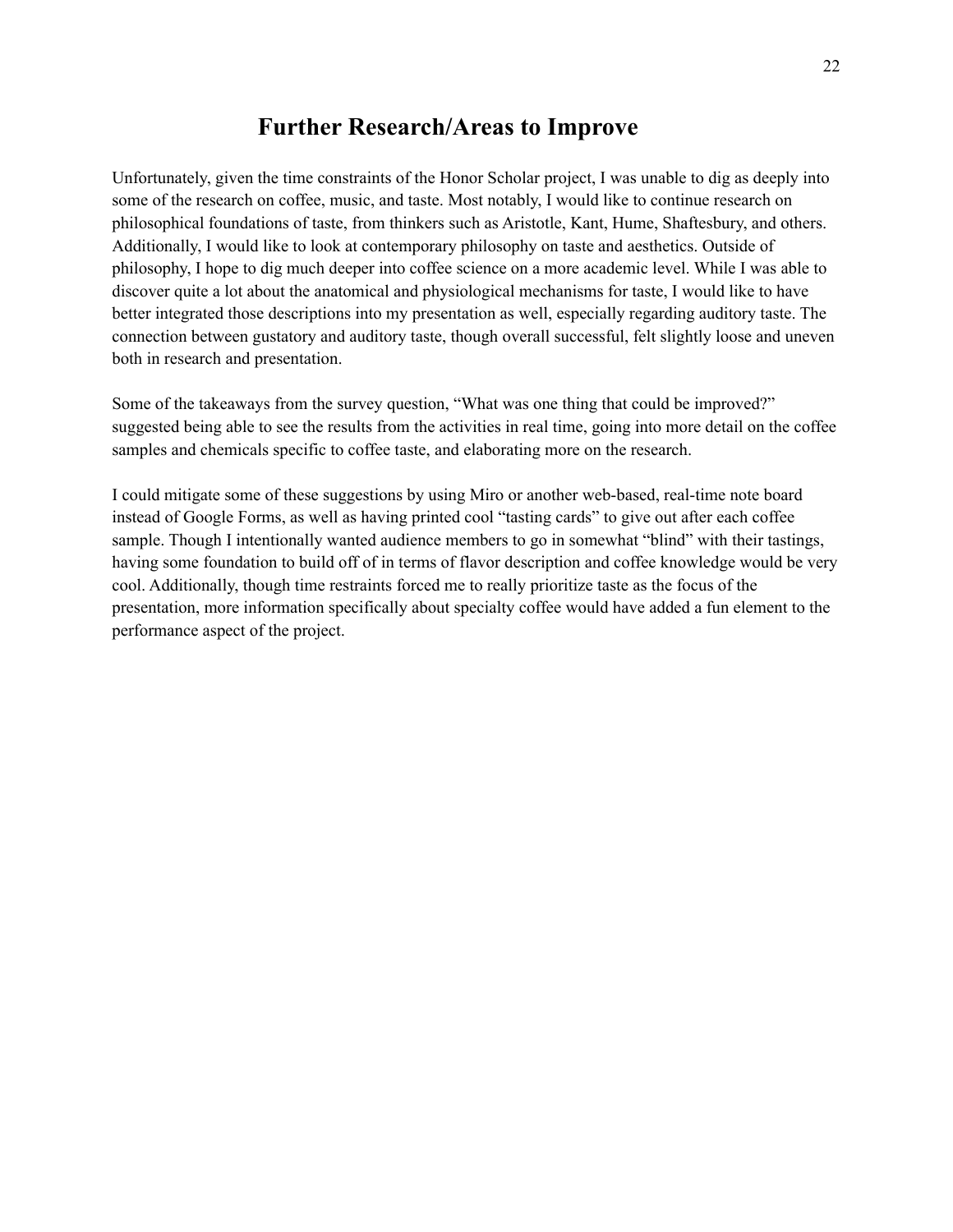### **Works Referenced**

- Aarons, Haydn. "Moral Distinction: Religion, Musical Taste and the Moral Cultural Consumer." *Journal of Consumer Culture*, vol. 21, no. 2, 2018, pp. 296–316., https://doi.org/10.1177/1469540518787584.
- Adhikari, J., et al. "Impact of Consumption Temperature on Sensory Properties of Hot Brewed Coffee." *Food Research International*, vol. 115, 2019, pp. 95–104., https://doi.org/10.1016/j.foodres.2018.08.014.
- Barton, Matt. "Hearing Anatomy & Physiology of the Auditory System." *YouTube*, 5 Feb. 2018, https://youtu.be/A2Ee9VrDHh4.
- Bhumiratana, Natnicha, et al. "Coffee Drinking and Emotions: Are There Key Sensory Drivers for Emotions?" *Beverages*, vol. 5, no. 2, 2019, p. 27., https://doi.org/10.3390/beverages5020027.
- Binder, Jeffrey R. "The Wernicke Area." *Neurology*, vol. 85, no. 24, 2015, pp. 2170–2175., https://doi.org/10.1212/wnl.0000000000002219.
- Boers, Frank, et al. "Translating the Senses: Teaching the Metaphors in Winespeak." *Cognitive Linguistic Approaches to Teaching Vocabulary and Phraseology*, Mouton De Gruyter, New York, 2008, pp. 241–259.
- Breslin, Paul A.S. "An Evolutionary Perspective on Food and Human Taste." *Current Biology*, vol. 23, no. 9, 2013, https://doi.org/10.1016/j.cub.2013.04.010.
- Chambers, Edgar, et al. "Development of a 'Living' Lexicon for Descriptive Sensory Analysis of Brewed Coffee." *Journal of Sensory Studies*, vol. 31, no. 6, 2016, pp. 465–480., https://doi.org/10.1111/joss.12237.
- Chrea, C., et al. "Mapping the Semantic Space for the Subjective Experience of Emotional Responses to Odors." *Chemical Senses*, vol. 34, no. 1, 2008, pp. 49–62., https://doi.org/10.1093/chemse/bjn052.
- Dobrota, Snježana, et al. "Gender Differences in Musical Taste: The Mediating Role of Functions of Music." *Drustvena Istrazivanja*, vol. 28, no. 4, 2019, pp. 567–586., https://doi.org/10.5559/di.28.4.01.
- Elvers, Paul, et al. "Exploring the Musical Taste of Expert Listeners: Musicology Students Reveal Tendency toward Omnivorous Taste." *Frontiers in Psychology*, vol. 6, 2015, https://doi.org/10.3389/fpsyg.2015.01252.
- Eskine, Kendall J., et al. "A Bad Taste in the Mouth." *Psychological Science*, vol. 22, no. 3, 2011, pp. 295–299., https://doi.org/10.1177/0956797611398497.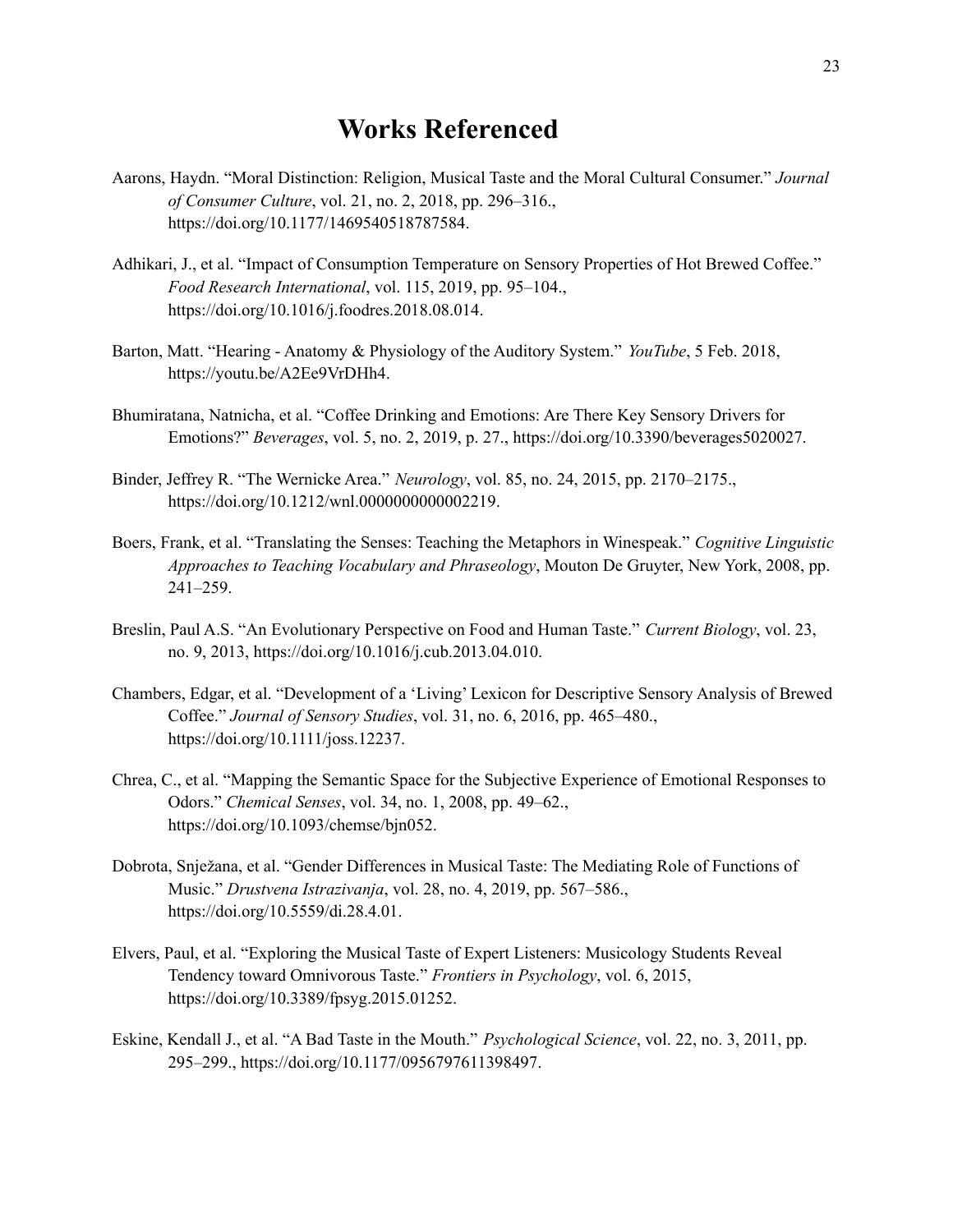- Freeman, Sophie, et al. "'Don't Mess with My Algorithm': Exploring the Relationship between Listeners and Automated Curation and Recommendation on Music Streaming Services." *First Monday*, 2022, https://doi.org/10.5210/fm.v27i1.11783.
- Gasser, Nolan. *Why You like It: The Science and Culture of Musical Taste*. Flatiron Books, 2020.
- Gray, Lincoln. "Auditory System: Structure and Function." *Neuroscience Online: An Electronic Textbook for the Neurosciences,* The University of Texas Medical School at Houston, 7 Oct. 2020, https://nba.uth.tmc.edu/neuroscience/s2/chapter12.html.
- Hardach, Sophie. "How Your Language Reflects the Senses You Use." *BBC Future*, BBC, 26 Feb. 2019, https://www.bbc.com/future/article/20190226-how-your-language- reflects-the-senses-you-use.
- Haynor, Barbara et al. "How Do We Hear, Speak, and Make Music?"
- Hird, Emily, and Adrian North. "The Relationship between Uses of Music, Musical Taste, Age, and Life Goals." *Psychology of Music*, vol. 49, no. 4, 2020, pp. 872–889., https://doi.org/10.1177/0305735620915247.
- Ibarretxe-Antuñano, Iraide. "Metaphorical Mappings in the Sense of Smell." *Metaphor in Cognitive Linguistics*, 1999, p. 29., https://doi.org/10.1075/cilt.175.03iba.
- Illy, Ernesto. "*The Complexity of* Coffee." *Scientific American*, vol. 286, no. 6, 2002, pp. 86–91. *JSTOR*, http://www.jstor.org/stable/26059726. Accessed 27 Mar. 2022.
- Lakoff, George, and Mark Johnson. *Metaphors We Live By*. University of Chicago Press, 2017.
- Majid, Asifa, and Stephen C. Levinson. "The Senses in Language and Culture." *The Senses and Society*, vol. 6, no. 1, 2011, pp. 5–18., https://doi.org/10.2752/174589311x12893982233 551.
- Núñez-Jaramillo, Luis, et al. "Taste Memory Formation: Latest Advances and Challenges." *Behavioural Brain Research*, vol. 207, no. 2, 2010, pp. 232–248., https://doi.org/10.1016/j.bbr.2009.10.040.
- Oxenham, Andrew. "Hearing." *Noba*, Noba, https://nobaproject.com/modules/hearing.
- Peterson, Richard A., and Roger M. Kern. "Changing Highbrow Taste: From Snob to Omnivore." *American Sociological Review*, vol. 61, no. 5, 1996, p. 900., https://doi.org/10.2307/2096460.
- Riddler, M. "Topic: Coffee Market Worldwide." *Statista*, 7 Mar. 2022, https://www.statista.com/ topics/5945/coffee-market-worldwide/#topicHeader\_\_wrapper.
- Seninde, Denis Richard, and Edgar Chambers. "Coffee Flavor: A Review." *Beverages*, vol. 6, no. 3, 2020, p. 44., https://doi.org/10.3390/beverages6030044.
- Senn, Olivier, et al. "Taste and Familiarity Affect the Experience of Groove in Popular Music." *Musicae Scientiae*, vol. 25, no. 1, 2019, pp. 45–66., https://doi.org/10.1177/1029864919839172.